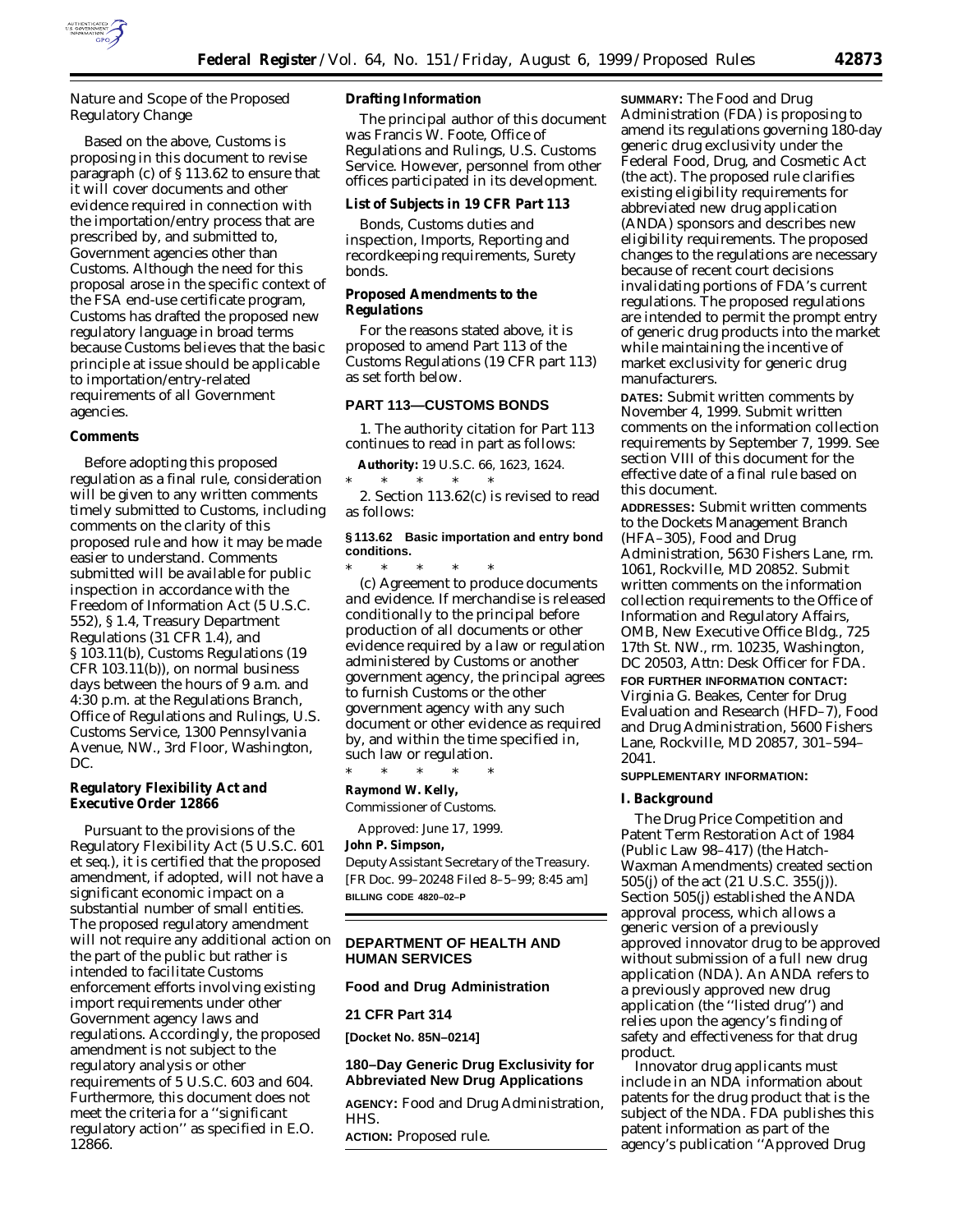Products with Therapeutic Equivalence Evaluations'' (the Orange Book).

Generic drug applicants must include in an ANDA a patent certification described in section  $505(j)(2)(A)(vii)$  of the act for each patent listed in the Orange Book for the listed drug. The applicant must certify one of the following for each patent: (1) that no patent information on the drug product that is the subject of the ANDA has been submitted to FDA; (2) that such patent has expired; (3) the date on which such patent expires; or (4) that such patent is invalid or will not be infringed by the manufacture, use, or sale of the drug product for which the ANDA is submitted. These certifications are known as ''paragraph I,'' ''paragraph II,'' ''paragraph III,'' and ''paragraph IV'' certifications, respectively.

Notice of a paragraph IV certification must be provided to each owner of the patent (patent owner) that is the subject of the certification and to the holder of the approved NDA (NDA holder) to which the ANDA refers. The terms ''patent owner'' and ''NDA holder'' as used throughout this proposed regulation mean either those parties or their representatives, including exclusive licensees. The agency recognizes that different terms are used throughout other sections of the regulations for the idea expressed in section  $505(i)(2)(B)(i)(I)$  and  $(j)(2)(B)(i)(II)$  of the act that notice must be given to the principals (patent owner and NDA holder) or their representatives. The agency has added a definitions section to the proposed regulation to clarify the meaning of these terms, as well as other terms, as used in this section.

The submission of an ANDA for a drug product that is claimed in a patent is an infringing act if the ANDA product is intended to be marketed before expiration of the patent. (See 35 U.S.C.  $271(e)(2)$ .) Therefore, the submission of an ANDA with a paragraph IV certification may be the basis for patent infringement litigation.

Given this risk of patent infringement litigation, section  $505(j)(5)(B)(iv)^1$  of the

(I) the date the Secretary receives notice from the applicant under the previous application of the first commercial marketing of the drug under the previous application, or

(II) the date of a decision of a court in action described in clause (iii) holding the patent which is the subject of the certification to be invalid or not infringed, whichever is earlier.

act provides an incentive for generic drug applicants to file paragraph IV certifications challenging patents that may be invalid, unenforceable, or not infringed by the product that is the subject of the ANDA.

In certain circumstances, the first applicant whose ANDA contains a paragraph IV certification is protected from competition from subsequent generic versions of the same drug product for 180 days from either the date the first applicant's drug product is first commercially marketed or the date of a final court decision holding the patent that is the subject of the paragraph IV certification invalid, unenforceable, or not infringed. This marketing protection is commonly known as ''180-day exclusivity.''

In the **Federal Register** of October 3, 1994 (59 FR 50338), FDA published the final rule implementing the patent and marketing exclusivity provisions of the Hatch-Waxman Amendments. Section 314.107(c)(1) (21 CFR 314.107(c)(1)), the regulation implementing section  $505(i)(5)(B)(iv)$  of the act, provided:

If an abbreviated new drug application contains a certification that a relevant patent is invalid, unenforceable, or will not be infringed and the application is for a generic copy of the same listed drug for which one or more substantially complete abbreviated new drug applications were previously submitted containing a certification that the same patent was invalid, unenforceable, or would not be infringed *and the applicant submitting the first application has successfully defended against a suit for patent infringement brought within 45 days of the patent owner's receipt of notice submitted under § 314.95*, approval of the subsequent abbreviated new drug application will be made effective no sooner than 180 days from whichever of the following dates is earlier:

(i) The date the applicant submitting the first application first commences commercial marketing of its drug product; or

(ii) The date of a decision of the court holding the relevant patent invalid, unenforceable, or not infringed. (Emphasis added)

FDA's requirements for 180-day exclusivity were successfully challenged in the courts in *Mova Pharmaceutical Corp.* v. *Shalala*, 140 F.3d 1060 (D.C. Cir. 1998), and *Granutec, Inc.* v. *Shalala,* No. 97–1873 and No. 97–1874, 1998 U.S. App. LEXIS 6685 (4th Cir. Apr. 3, 1998).

Following the *Mova* circuit court decision, on June 1, 1998, the district court entered an order stating that the

successful defense requirement of § 314.107(c)(1) is invalid and permanently enjoined FDA from enforcing it. In the **Federal Register** of July 14, 1998 (63 FR 37890), FDA published a guidance for industry entitled ''180–Day Generic Drug Exclusivity Under the Hatch-Waxman Amendments to the Federal Food, Drug, and Cosmetic Act'' (June 1998), describing its approach to 180-day exclusivity in light of the court decisions. In the **Federal Register** of November 5, 1998 (63 FR 59710), the agency published an interim rule revoking the ''successful defense'' requirement. Since that time the agency has regulated directly from the statute when making exclusivity decisions on a case-by-case basis.

The agency is proposing new regulations to address the issues that have arisen as a result of the *Mova* and *Granutec* decisions and to respond to other matters related to 180-day exclusivity not currently addressed by the regulations. Consistent with the legislative purpose of section  $505(j)(5)(B)(iv)$  of the act, the proposed regulations continue to provide an incentive for challenging a listed patent, while at the same time preventing prolonged or indefinite delays in the availability of generic drug products.

During litigation of the many cases related to 180-day exclusivity, the parties and courts have recognized the potential for the 180-day exclusivity process to substantially delay the entry of competitive generic drug products into the market. This situation can occur when the marketing of any subsequent generic drug product is contingent upon the occurrence of an event that is within the first ANDA applicant's control. Such delays could result, for example, from the inability of the first ANDA applicant with a paragraph IV certification to obtain timely approval of its application and begin commercial marketing of its product.

Licensing agreements and other arrangements between an innovator company and the generic drug company who is the first ANDA applicant to file a paragraph IV certification can be of considerable financial benefit to the companies involved, but also may contribute to delayed generic competition by forestalling the beginning, or triggering, of the 180-day exclusivity period. These arrangements can create almost insurmountable barriers to the final approval and marketing of generic drug products that are otherwise ready for final approval. These barriers thwart a major congressional goal underlying the

<sup>&</sup>lt;sup>1</sup> Section  $505(j)(5)(B)(iv)$  of the act states that: If the application contains a certification described in subclause (IV) of paragraph (2)(A)(vii) and is for a drug for which a previous application has been submitted under this subsection continuing [sic] such a certification, the application shall be made effective not earlier than one hundred and eighty days after—

Prior to the enactment of the Food and Drug Administration Modernization Act of 1997 (the Modernization Act), 180-day exclusivity was described at section  $505(j)(4)(B)(iv)$  of the act. The Modernization Act added new provisions to section 505(j) that resulted in a renumbering of the sections.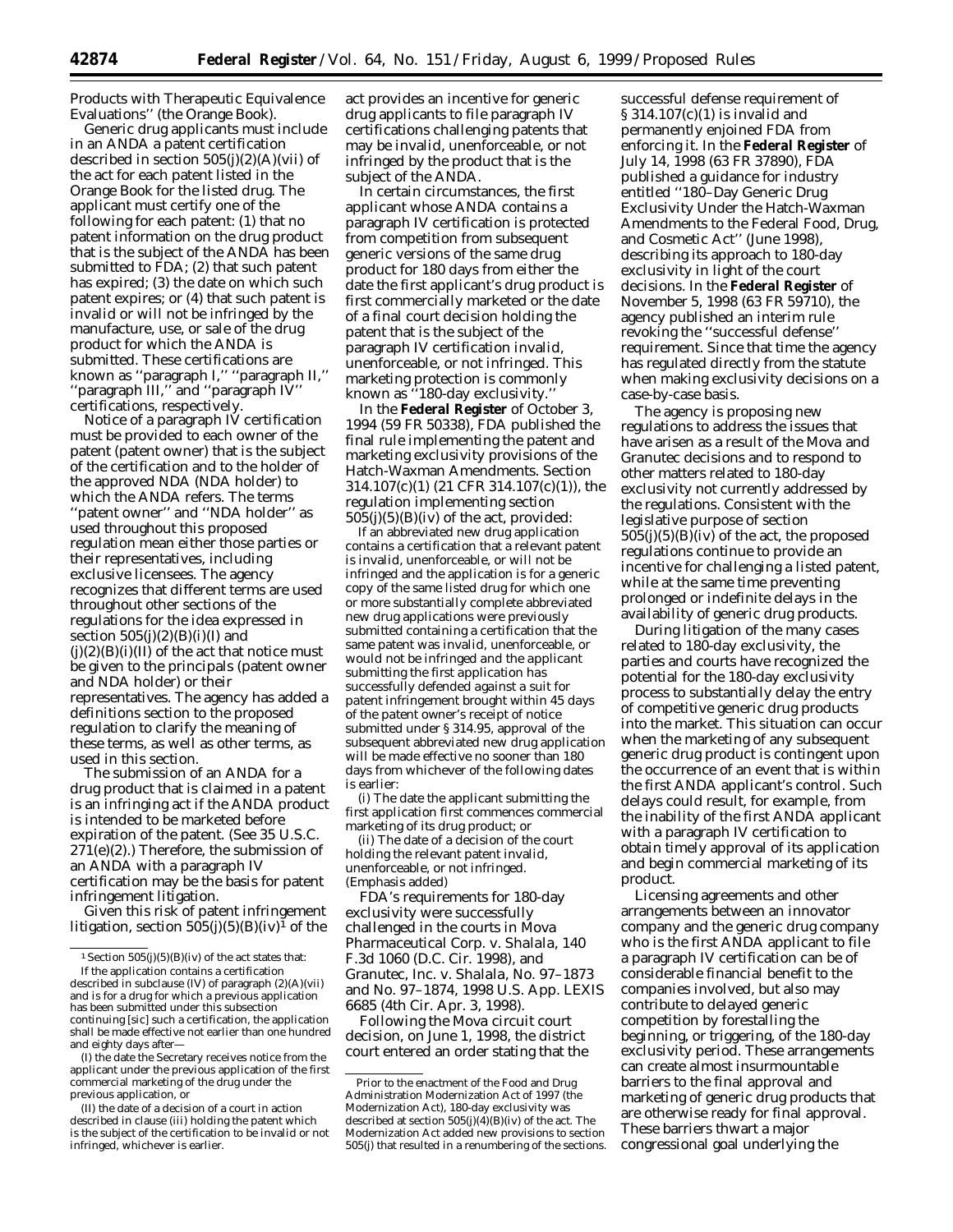passage of the Hatch-Waxman Amendments.

In developing the approach described in this proposal, the agency has been guided by the text of the statute, opinions rendered by courts that have addressed these issues, and concerns expressed to the agency in submissions commenting on the June 1998 guidance and November 1998 interim rule. The agency has also been guided by its 15 years of experience with the 180-day exclusivity provisions. This experience has provided FDA with valuable information regarding the influence of the 180-day exclusivity provisions on the ANDA approval process and the marketing of generic drug products.

### **II. Description of the Proposed Rule**

This proposed rule would revise § 314.107 to clarify and modify eligibility requirements for ANDA applicants seeking 180-day marketing exclusivity for a generic drug product. This new approach is offered in light of the courts' rejection of the previous requirement that an ANDA applicant successfully defend against a patent infringement lawsuit before it is eligible for exclusivity.

#### *A. 180–Day Exclusivity Eligibility*

#### 1. Only First Applicant is Eligible

The statutory language describing which applications are eligible for 180 day generic drug exclusivity is ambiguous. The current regulation interprets the statute as allowing eligibility for exclusivity only for the applicant that submits the first substantially complete ANDA with a paragraph IV certification. Although the agency has considered alternative interpretations, such as ''rolling exclusivity'' in which the next-in-line applicant is eligible for exclusivity should the previous applicant become ineligible, FDA proposes to maintain the current interpretation. The agency, however, invites comments related to exclusivity eligibility, both those supporting this interpretation and those suggesting other possibilities.

Under this proposed rule, only the applicant submitting the first substantially complete ANDA for a listed drug with a paragraph IV certification to any patent in the Orange Book for the listed drug (first applicant) would be eligible for exclusivity. A substantially complete application must contain all of the information required under section  $505(j)(2)(A)$  of the act and under 21 CFR 314.50 and 314.94. These requirements include the submission of the results of any required bioequivalence studies, or, if

appropriate, a request for a waiver of such studies. In order for an ANDA to be considered substantially complete for purposes of exclusivity, the bioequivalence studies submitted in the ANDA at the time it is initially submitted must, upon review by the agency, meet the appropriate standards for approval. If the applicant must conduct a new bioequivalence study to obtain approval of the ANDA, the application will not be considered to be substantially complete and the applicant will not be eligible for exclusivity. No other applicant with a paragraph IV certification will be eligible for exclusivity for that drug product. The agency is adopting this position out of concern that, in the rush to be the first ANDA with a paragraph IV, applicants will submit the results of the first completed bioequivalence study, whether or not the results meet the standards for approval. The bioequivalence study is a crucial component of the ANDA and conduct of the studies can be time consuming. In order to prevent the granting of exclusivity on the basis of submission of an inadequate bioequivalence study, FDA has determined that to be eligible for exclusivity, the ANDA applicant must submit, as part of the initial application, a bioequivalence study that meets the standards for approval.

To be eligible for exclusivity, an applicant must be the first to submit ANDA that is both substantially complete and contains a paragraph IV certification to any listed patent. The first applicant can be an applicant that submits an ANDA that initially contains a paragraph III certification, but later amends the certification to a paragraph IV certification, if at the time of the amendment that applicant's ANDA is the first substantially complete ANDA to contain a paragraph IV certification. If the first applicant subsequently withdraws its application or changes or withdraws its paragraph IV certification, either voluntarily or as a result of a settlement or defeat in patent litigation, no ANDA applicant will be eligible for 180-day exclusivity.

Limiting eligibility for exclusivity to the first applicant to submit a substantially complete ANDA with a paragraph IV certification is consistent with the goal of permitting earlier entry into the market of generic competitor products by encouraging prompt challenges to innovator patents. Granting exclusivity to a later applicant that submits a patent challenge, and that only becomes first in line because another applicant(s) has withdrawn its application or paragraph IV certification, would further delay the

entry into the market of generic drug products with no countervailing public benefit.

In addition, if the first applicant submits a new paragraph IV certification because, for example, it makes a formulation change requiring a supplement or an amendment to its ANDA, it may no longer be accorded first applicant status. If there is another applicant with a paragraph IV certification for the same drug product, the first applicant will no longer be eligible for 180-day exclusivity. Also, no other applicant will be eligible for 180 day exclusivity.

As described in the preamble to the 1994 final rule (59 FR 50338 at 50348), there is one exception to this principle. If the agency accepted for filing a substantially complete ANDA prior to the NDA holder's submission of a late (untimely) filed patent, the ANDA applicant is not required to certify to this patent. However, if the ANDA applicant amends its ANDA to include a paragraph IV certification to the untimely filed patent, and the ANDA applicant later withdraws that paragraph IV certification, the next applicant to file a paragraph IV certification to the untimely filed patent will be eligible for exclusivity. The agency believes that in this situation it is appropriate to grant exclusivity to an applicant who was required to file a paragraph IV certification because the applicant filed its ANDA after the NDA holder submitted the patent information.

If there are multiple patents for the listed drug, the applicant submitting the first paragraph IV certification to any of the listed patents will be the only ANDA applicant eligible for exclusivity for that drug. The agency considered an approach that could have made multiple applicants eligible for exclusivity based upon the order of submission of paragraph IV certifications for each patent. Different ANDA's are most likely to have the first paragraph IV certifications to different patents when new patents are listed for the innovator drug after the submission of the first ANDA. Although the statute would support granting multiple exclusivities, the agency has determined that such multiple exclusivities for a single drug could further delay the entry of generic drugs onto the market. For example, if two different applicants were eligible for exclusivity because each was the first to file a paragraph IV certification for a different listed patent, and neither exclusivity could begin to run until first commercial marketing or a favorable court decision, it is possible that each exclusivity would block the final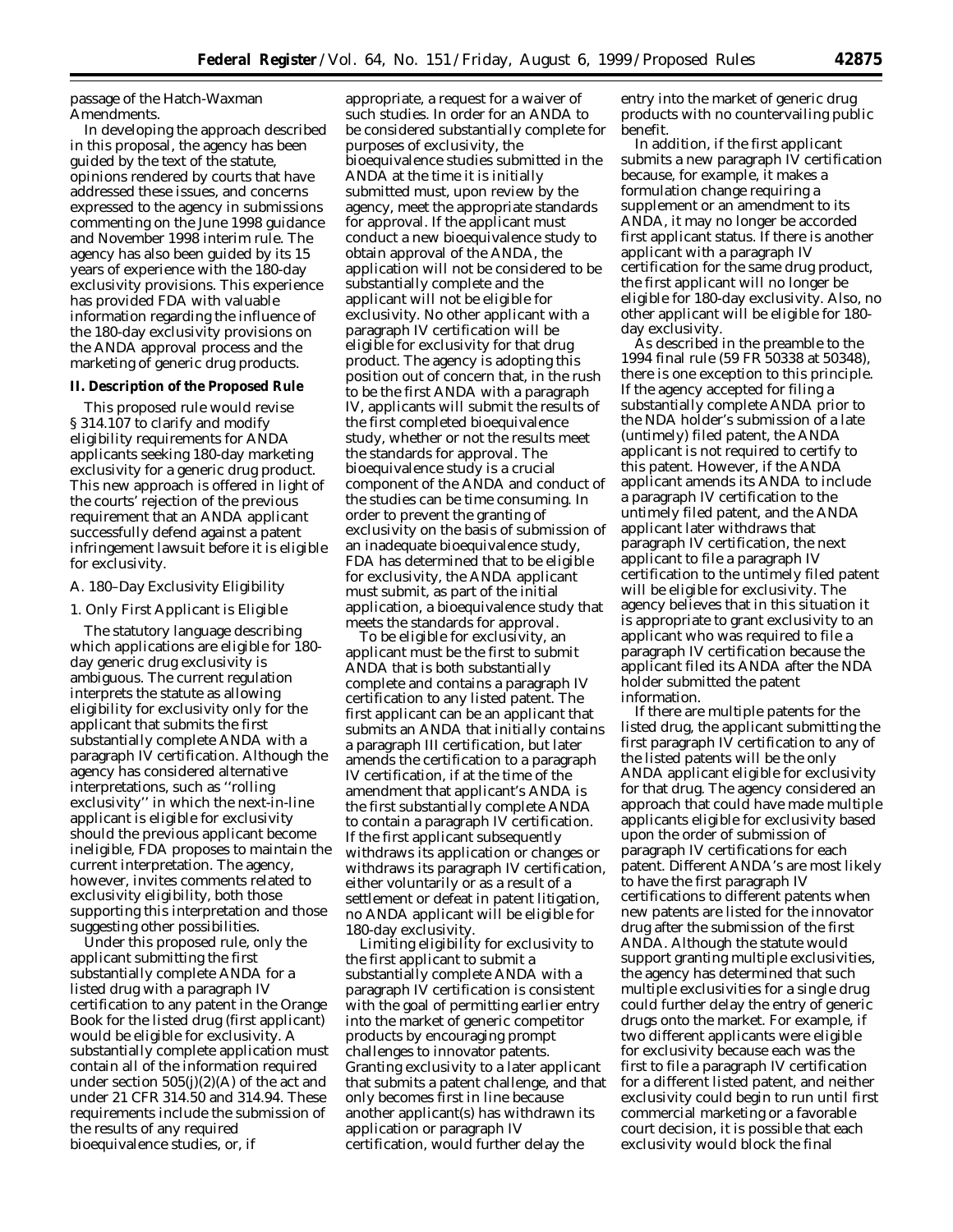approval of the other application for a substantial period of time. Moreover, the large number of patents listed for many drugs, the real possibility that different ANDA applicants may submit first paragraph IV certifications for these patents, and the relative ease with which an applicant now becomes eligible for exclusivity could combine to create an exclusivity program that is virtually unworkable in its complexity and which would create even more uncertainty for the industry.

If the ANDA applicant submitting the first substantially complete ANDA with a paragraph IV certification submits paragraph IV certifications to multiple patents at that time, any of those certifications will render the applicant eligible for exclusivity. The first court decision finding one of the patents invalid, not infringed, or unenforceable will trigger the running of the applicant's exclusivity.

### 2. First Applicant Eligible if Not Sued

The agency is proposing to amend § 314.107(c)(1) to state that the first applicant would be eligible for 180 days of market exclusivity even if the applicant is not sued for patent infringement by the patent owner or NDA holder. This is consistent with the policy established in FDA's June 1998 guidance. It is also consistent with the decision in *Purepac* v. *Friedman*, 162 F.3d 1201 (D.C. Cir. 1998), in which the court noted that section  $505(j)(5)(B)(iv)$ of the act does not require the first applicant to be sued to be eligible for exclusivity.

The agency recognizes that neither the *Purepac* nor the *Mova* opinion expressly foreclosed the agency from adopting a requirement that an applicant be sued, and that in the 1989 proposed rule FDA considered a ''litigation'' requirement as a prerequisite for exclusivity eligibility. (See 54 FR 28872 at 28929, July 10, 1989.) However, in light of the removal of the ''successful defense'' requirement and subsequent reconsideration of the statutory language, the agency proposes that an applicant would be eligible for 180-day exclusivity even if it is not sued by a patent owner or NDA holder.

FDA believes that if the first applicant avoids a lawsuit and the related 30 month stay of final approval (see section  $505(j)(5)(B)(iii)$  of the act), for example, by designing around a patent in such a way that its drug product is clearly noninfringing, then that applicant should not be denied eligibility for exclusivity. In addition, an ANDA applicant should not be encouraged to file a frivolous certification that invites litigation so as to qualify for exclusivity. Permitting an applicant who avoids a

lawsuit to be eligible for exclusivity is consistent with the statutory language and goal of facilitating prompt entry of generic drug products into the market.

3. First Applicant Not Eligible if Sued and Loses Lawsuit

If the first applicant is sued and loses the patent litigation, proposed § 314.107(c)(4) would require the applicant to change its certification from a paragraph IV to a paragraph III. Upon the required certification change, the applicant would lose any claim to exclusivity eligibility.

Nothing in the statute or the regulations supports an award of exclusivity to an ANDA applicant that loses its lawsuit. In fact, such an award would run counter to the statutory goal of promoting earlier entry of generic drug products into the market.

If the agency were to interpret the statute to permit exclusivity for an ANDA applicant that lost its patent litigation, a subsequent applicant that is not sued for patent infringement because it managed to design around the patent nonetheless would not be able to enter the market until after patent expiration. The court decision trigger for the beginning of exclusivity would be unavailable to this subsequent applicant because it applies only when there has been patent litigation as a result of the paragraph IV certification and an ANDA applicant has won.

Additionally, if the agency permitted exclusivity for an applicant that lost its litigation and therefore could not market its product, the innovator might avoid generic competition for the life of its patent merely by refusing to sue any subsequent ANDA applicant. This outcome would not be justified by the first applicant's unsuccessful challenge to the patent.

The declaratory judgment provision discussed in section II.F of this document could prevent an innovator company from using this strategy to completely block ANDA approvals in some cases. However, it is unreasonable to expect subsequent ANDA applicants to obtain a declaratory judgment that triggers exclusivity for a first applicant who has not provided any benefit to the public, merely because the subsequent applicant wants to avoid being blocked for the life of the patent.

If a first applicant that loses its patent suit is not eligible for exclusivity, generic drug products may be able to enter the market prior to expiration of the innovator's patent in several situations. Market entry can occur if a subsequent ANDA applicant with a paragraph IV certification prevails in its patent litigation, settles its patent

litigation, or is not sued as a result of the paragraph IV certification.

The agency recognizes that this approach requires a new interpretation of  $\S 314.94(a)(12)(viii)(A)$ . That provision states that when an applicant changes its paragraph certification from a IV to a III after losing a patent infringement suit, ''the application will no longer be considered to be one containing a [paragraph IV] certification.'' Previously the agency had described that regulatory provision as fulfilling only the ''housekeeping'' function of informing the agency that the ANDA would not be approved until the patent expired, and explained that the provision had no implications for exclusivity eligibility. That interpretation was consistent with the entire regulatory scheme that was built around the successful defense requirement.

The removal of the successful defense requirement has resulted in a fragmented regulatory framework, forcing the agency to modify not only the regulatory language in certain parts but also, as in this case, its interpretation of language that is to remain. Under the new proposed approach, when a first applicant loses its patent litigation and changes its certification from a paragraph IV to a paragraph III under  $\overline{\$314.94(a)(12)(viii)}$ (A), it would not be eligible for exclusivity. In addition, a voluntary change in patent certification from a IV to a III as described in § 314.94(a)(12)(viii) also would have the effect of rendering the first ANDA applicant ineligible for 180-day exclusivity. After the first applicant changed its patent certification to a III, no applicant would be eligible for exclusivity, and the agency could approve eligible subsequent applications.

4. Shared Exclusivity for Multiple ANDA's Filed on the Same Day

The agency is proposing that all applicants for ANDA's containing paragraph IV certifications for a particular drug product that are received on the same day will be eligible for exclusivity if no other ANDA with a paragraph IV certification for the drug product has been previously filed. All such applicants would be considered first applicants. Submission of ANDA's on the same day is most likely to occur when an innovator's 5-year exclusivity barring FDA acceptance of ANDA's expires, or when ANDA applicants wish to challenge a patent listed for an innovator product with 5 years of exclusivity and file ANDA's at the end of 4 years of exclusivity (see section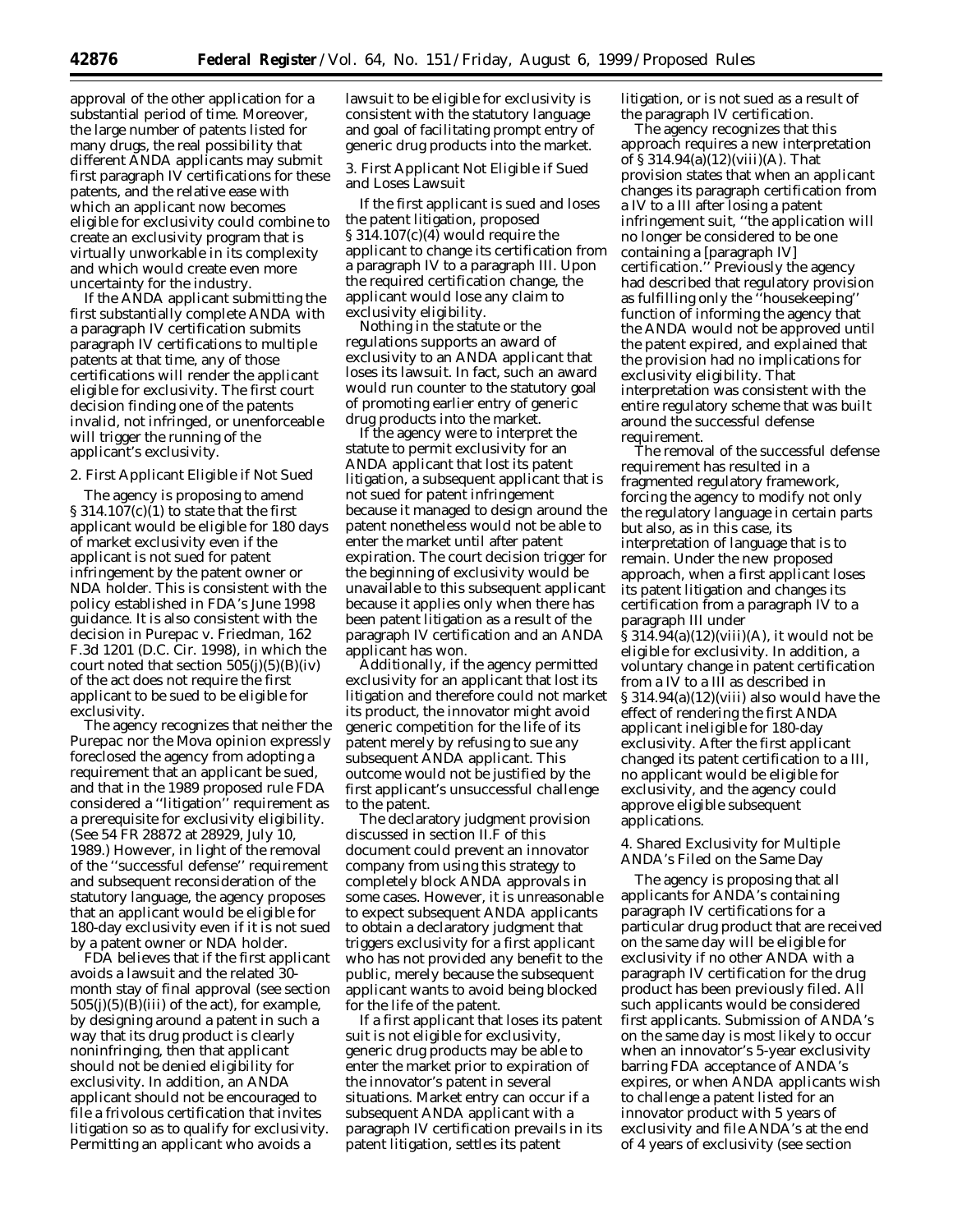$505(i)(5)(D)(ii)$  of the act). The applicable periods would be 5 1/2 years or 4 1/2 years when pediatric exclusivity has been granted (see section 505A(a) of the act (21 U.S.C. 355a(a)).

Under this proposal, the exclusivity period would be shared by all first applicants. Once the exclusivity period begins, it would run for all first applicants, protecting the group of first applicants from competition from later applicants during the 180-day period. The application of the triggering period, discussed in section II.B.1 of this document, would remain essentially the same, with a slight modification. After a triggering event (described in section II.B of this document) occurred, all eligible first applicants could be approved and would be eligible to share the 180-day exclusivity. Once the 180 days of exclusivity has run following the first triggering event, any ANDA that was not among the group of first applicants also would be eligible for final approval.

The agency believes the statutory language supports this approach, which would protect the incentive created by Congress for ANDA applicants to challenge patents. Further, this approach is preferable to alternative approaches. One alternative approach, which the agency does not propose because it does not preserve the incentive to challenge patents, would be for the agency to determine that no ANDA applicant is eligible for 180-day exclusivity if, on the same day, the agency receives more than one ANDA with a paragraph IV certification for the same drug product and no other ANDA with a paragraph IV certification for the drug product has been previously filed.

Another option is for the agency to attempt to determine which application it received first on the same day, an inquiry that is impractical and may result in an arbitrary ordering of applications. It may not be possible for the agency to determine which application was received first. If, for example, the agency received more than one eligible application in the same mail delivery on a particular day, it would be impossible to determine which application was received first. If applications were received by various means throughout the day, when the applications in the pile were retrieved to date-and time-stamp, the application that the agency received first might be stamped last. Although theoretically this particular problem could be avoided by stamping each document at the time of receipt, this solution is impractical given agency workload and resource constraints.

5. Patent Expiration and 180–Day Exclusivity

The agency is clarifying that once the patent for which the first applicant filed a paragraph IV certification expires, the first applicant is no longer eligible for exclusivity. When the first applicant is no longer eligible for exclusivity, FDA may approve all otherwise eligible ANDA's. FDA regulations at § 314.94(a)(12)(viii) currently provide that exclusivity cannot extend beyond the term of the patent.

### *B. The Results of the Patent Challenge*

In general, once an ANDA applicant has submitted a paragraph IV certification and notified the NDA holder and patent owner of the patent challenge under § 314.95 (21 CFR 314.95), a number of outcomes are possible including: (1) The NDA holder or patent owner may sue the ANDA applicant within the 45-day period established by statute (section  $505(i)(5)(B)(iii)$  of the act) and that suit may be litigated to final judgment, (2) the parties may reach a settlement either before or after a patent infringement lawsuit is filed, or (3) the NDA holder and patent owner may refrain from filing a patent infringement suit. Which of these events occurs will depend on many factors, including market considerations and the relative strength of the patent claims. However, in each of these cases, there is the potential for a substantial delay in the entry of generic drug products into the market. The agency is proposing a relatively simple approach to limiting this delay, one that applies generally to all of the outcomes described previously.

Under the current 180-day exclusivity approach, delays in the approval of competitive generic drug products are the result of delays in the occurrence of one of the two events (triggering events) that will trigger the beginning of the 180-day exclusivity period—either the first commercial marketing of the first applicant's product, or a decision of a court holding the patent invalid, not infringed, or unenforceable, whichever is earlier. The courts in the *Mova* and *Purepac* decisions suggested that, to prevent unreasonable delay in the final approval of subsequent generic drug applications, FDA could require that a first ANDA applicant bring its product to market—and thus begin the running of exclusivity—within a prescribed time period. The agency believes that such a requirement is appropriate.

## 1. Triggering Period

The agency proposes to adopt the approach suggested by the courts in the

*Mova* and *Purepac* decisions and set a time limit for the exercise of exclusivity. The agency is proposing the use of a 180-day ''triggering period,'' during which there must either be a favorable court decision regarding the patent or the first applicant must begin commercial marketing of its product. If neither of these events occur during the triggering period, the first applicant will lose its eligibility for exclusivity and subsequent ANDA's will be eligible for immediate approval.

The term ''triggering period'' is used throughout this proposed rule to refer to the 180-day period described previously; this is distinct from the 180 day exclusivity period (see section II.B.4 of this document) that may follow the triggering period. The term ''trigger'' as used throughout this proposed rule refers to the two statutory conditions, one of which must be met, for exclusivity to begin (see section  $505(j)(5)(B)(iv)$  of the act). Those conditions, as discussed in sections I and II.B of this document, are: (1) A court decision finding the patent to be invalid, unenforceable, or not infringed by the ANDA product, and (2) first commercial marketing of the ANDA product. The term ''triggering event'' in this proposed rule refers to the occurrence of one of the two statutory triggers.

In most cases, the triggering period would begin to run on the day a subsequent ANDA applicant with a paragraph IV certification receives a tentative approval stating that but for the first applicant's exclusivity, the subsequent ANDA would receive final approval. In three instances the triggering period would not begin to run on the date of the tentative approval.

First, if the first applicant was sued for patent infringement as a result of its paragraph IV certification and the litigation is ongoing, the triggering period would not begin until expiration of the 30-month stay of ANDA approval (see section II.B.3 of this document). Similarly, if a court issued a preliminary injunction prohibiting the first applicant from commercially marketing its drug product, the triggering period would not begin until the injunction expired. Finally, the triggering period would not begin until expiration of the statutorily described time period corresponding with any existing exclusivity periods for the listed drug (see sections  $505(j)(5)(D)(ii)$  and  $505A(a)$  of the act).

To determine how a triggering period would work, the agency reviewed its experience with the 180-day exclusivity provision. In the past, delays in obtaining a court decision, or delays in the first applicant gaining approval for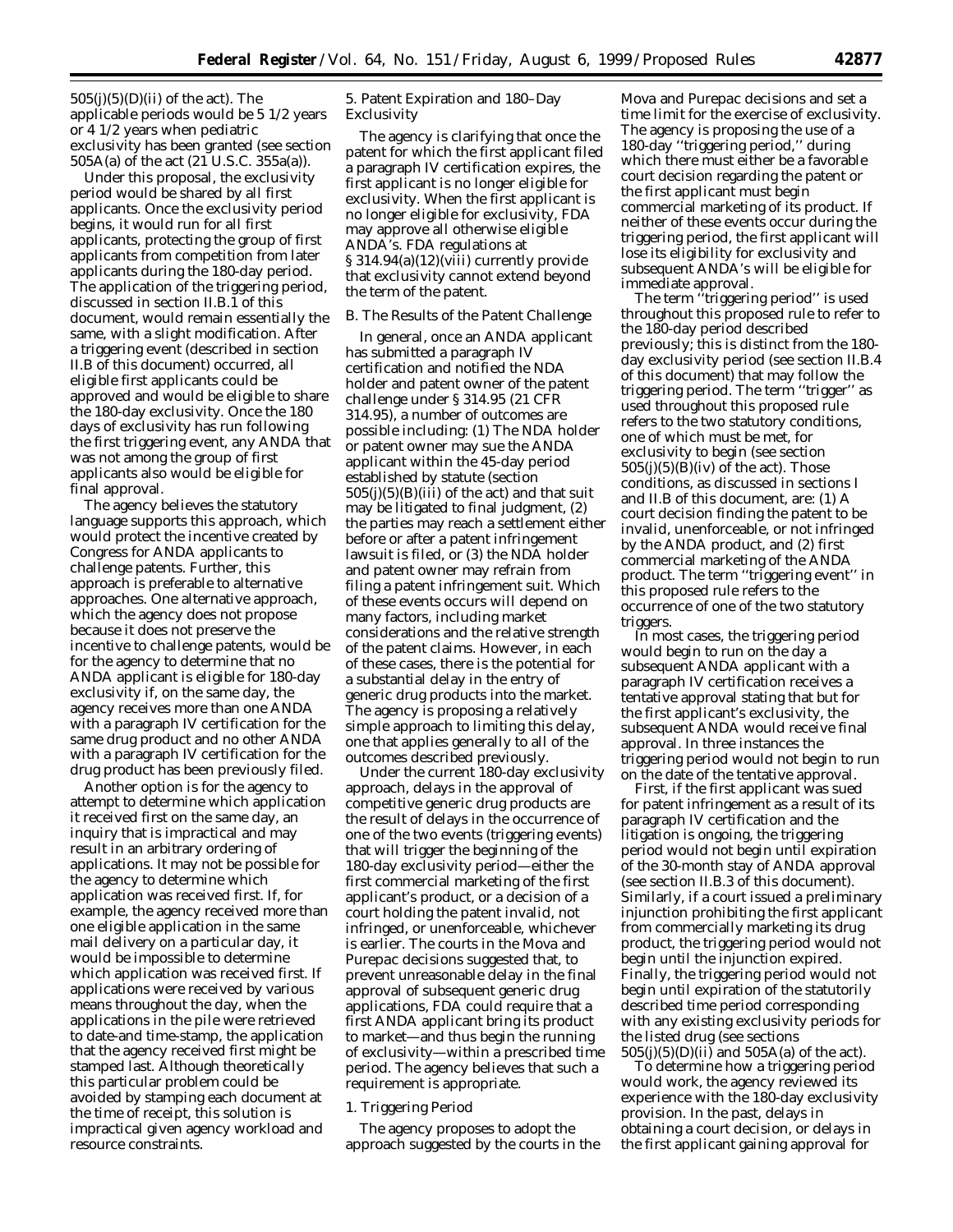its ANDA and/or bringing its product to market, have generally become a matter of concern when at least one subsequent ANDA applicant has obtained a tentative approval and the only barrier to final approval is the first applicant's eligibility for 180 days of exclusivity. Every day after the tentative approval during which the subsequent applicant can not market its product represents a lost opportunity both for the subsequent applicant and the consumer. The subsequent applicant can not benefit from having submitted an ANDA that meets the requirements of section 505(j) of the act, and the consumer does not have access to one or more lower cost generic products.

Where the first ANDA applicant is eligible for exclusivity and only that eligibility is blocking final approval of a subsequent ANDA, it is appropriate to begin the triggering period on the day that a subsequent applicant has received tentative approval for its ANDA. This is the first day that the absence of a generic drug product from the market is directly linked to the first applicant's eligibility for exclusivity.

a. *Length of triggering period*. The agency is proposing that the triggering period be 180 days. As described previously, the 180-day period would follow one of the following: (1) The tentative approval of a subsequent ANDA with a paragraph IV certification for the same drug product, (2) expiration of a 30-month stay of ANDA approval due to patent litigation, (3) expiration of a preliminary injunction prohibiting marketing of an ANDA product, or (4) expiration of the statutorily described exclusivity periods for the listed drug.

Once the triggering period begins, the ANDA applicant eligible for exclusivity would have 180 days to trigger its exclusivity. This may be done by beginning commercial marketing of its drug product or obtaining a favorable court decision (in its own or other litigation regarding the same patent). Once triggered, the ANDA applicant's exclusivity would then run for 180 days. If, within the 180-day triggering period, the beginning of exclusivity was not triggered, the first applicant would no longer be eligible for exclusivity and the agency could approve subsequent ANDA's at the end of the triggering period.

It is possible that there could be no generic drug product marketed during the triggering period if the first applicant does not begin commercial marketing of its product. In this case, at least one generic drug product—the product that had received the tentative approval—would receive final approval upon expiration of the triggering period and could begin marketing.

b. *Basis for length of triggering period*. The 180-day length of the triggering period is derived from the statutory provision governing 180 days of exclusivity. This provision quite clearly allows (and Congress, therefore, presumably contemplated) the possibility of a 180-day period during which there is no generic drug product on the market. This would occur when the running of the 180-day period of exclusivity has begun with a court decision finding the patent invalid, unenforceable, or not infringed, but the applicant that has the exclusivity does not begin marketing its product because it is not approved or for another reason.

There is no statutory requirement that the running of the exclusivity triggered by the court decision described in section  $505(j)(5)(B)(iv)(II)$  of the act be accompanied by the commercial availability of the generic drug product. Even if no generic drug product is being marketed, the statute prohibits the agency from approving another ANDA until the 180-day exclusivity period has elapsed. After that period, however, the statute permits the approval of any otherwise eligible ANDA, even if the first applicant never marketed its product. It is therefore reasonable to assume that Congress thought that a 180-day period during which no generic drug product is marketed was acceptable.

At the same time, there is no indication that Congress would countenance an indefinite delay in the marketing of low cost generic drug products once the legal barriers to their approval have been removed. To the contrary, such a scenario directly conflicts with the goals of the Hatch-Waxman Amendments. Therefore, the agency is proposing a 180-day triggering period during which a triggering event must occur to commence the eligible ANDA applicant's period of exclusivity.

The agency recognizes that in very rare cases there could be a time period longer than 180 days during which no generic drug product is available. This may happen if, for example, a court decision triggering the exclusivity period is issued at the end of the 180 day triggering period, and the first applicant does not market its product or waive its right to exclusivity during the resulting 180-day exclusivity period. In the extreme case, this scenario could result in the inability of a subsequent ANDA applicant to market its product for a 360-day period (180-day triggering period plus 180-day exclusivity period) after its tentative approval.

The agency believes, however, that a first applicant that is unable to market its own product at the time a subsequent ANDA applicant receives a tentative approval would ordinarily waive its exclusivity (see section II.H of this document). This would permit final approval of the subsequent ANDA. Moreover, in contrast to the current regulatory structure, under which generic drugs may face almost insurmountable barriers to market entry, the proposed approach provides for much earlier market entry. Under the triggering period approach, there is certainty that one or more generic drug products will be able to enter the market after the 12-month period described previously, and in most cases, much more promptly.

2. Alternative Length of Triggering Period in Specific Cases

The agency is also specifically seeking comment on an alternative approach. The agency is considering shortening the length of the triggering period to 60 days in some cases. The 60-day triggering period would apply to an ANDA applicant that already has received final approval at the time of the tentative approval of a subsequent ANDA, and either has not been sued as a result of its patent certification, or has been sued and the case was settled or dismissed without a decision on the merits of the patent claim. The possible 60-day triggering period in this case is based upon limited data from a July 1998 Congressional Budget Office study entitled ''How Increased Competition from Generic Drugs Has Affected Prices and Returns in the Pharmaceutical Industry,'' and a March 1999 internal FDA study (available in Docket No. 85N–0214).

FDA does not consider this 60-day timeframe to be burdensome to ANDA applicants because the data suggest that, since passage of the Hatch-Waxman Amendments, first generic drug products generally reach the market promptly after approval. Specifically, the studies indicate that generic products are routinely marketed within a 2-month period following ANDA approval.

## 3. Relationship of Triggering Period to 30–Month Stay

When the first applicant to submit an ANDA with a paragraph IV certification is sued by the NDA holder or patent owner, it would be unreasonable to start the triggering period with the tentative approval of a subsequent applicant if the tentative approval was granted relatively soon after the first applicant's patent litigation began. The first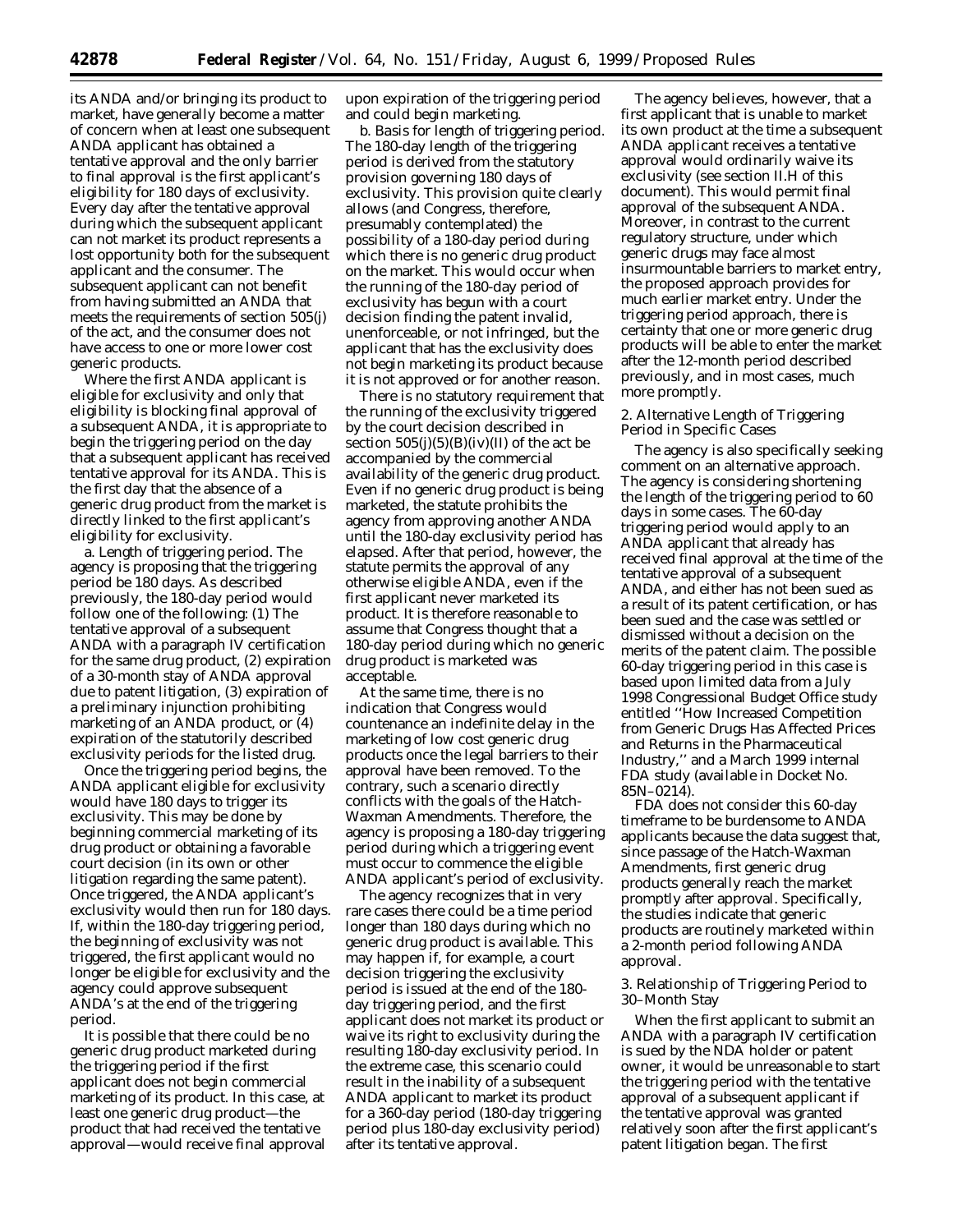applicant could find it difficult or impossible to either obtain a final court decision in a patent infringement case or begin commercial marketing of its product within 180 days of the subsequent applicant's tentative approval. The first applicant who is sued for patent infringement is, however, provided with a statutory time period, as discussed in the following paragraphs of this document, during which to resolve the patent litigation before the triggering period will begin.

The generic drug product approval process described in the Hatch-Waxman Amendments establishes a 30-month period for resolution of patent litigation resulting from a patent certification. (See section  $505(j)(B)(5)(iii)$  of the act.) During this period, FDA may not approve the ANDA that is the subject of the litigation. After the 30-month period, barring a court order, FDA may grant final approval to the ANDA that is the subject of the litigation. Therefore, the agency is proposing that when the first ANDA applicant is sued as a result of its paragraph IV certification and the patent litigation is ongoing, the triggering period would not begin at least until the 30-month period has lapsed. After the 30 months has passed, the triggering period would begin when a subsequent applicant received a tentative approval. If a subsequent applicant received a tentative approval during the 30-month stay, the 180-day triggering period would begin on the day the 30-month period expired. The first applicant then would have to begin marketing its product, or obtain a final court decision, during the 180-day triggering period to obtain its exclusivity.

### 4. Distinction Between Triggering Period and Exclusivity Period

Although the triggering period would not begin until expiration of the first applicant's 30-month stay, it is still possible for the exclusivity period to begin during that 30-month period. If, for example, a court issues a favorable final decision in litigation over a subsequent ANDA's patent challenge during the 30-month stay of the first applicant, the exclusivity period for the first applicant would start on the date of that decision.

In proposing this interpretation of the statute—that the triggering period does not begin until expiration of the 30 month stay—the agency is aware that in some cases patent litigation resulting from a paragraph IV certification does not result in a final court decision within 30 months. The agency is also aware that parties to patent litigation in some cases may not have strong

incentives to resolve the litigation as promptly as possible. This proposed approach may alter those incentives and encourage swifter resolution of litigation.

Although the agency is proposing that the general rule will be that the first ANDA applicant has 30 months in which to resolve its patent litigation before the triggering period may start, the agency also would allow for a reasonable extension of this period under certain circumstances. This would occur when the court hearing the patent infringement case issues a preliminary injunction prohibiting the marketing of the drug product that is the subject of the challenged ANDA until there is a court decision finding the patent invalid, not infringed, or unenforceable. The issuance of such an order is contemplated in section  $505(j)(5)(B)(iii)(III)$  of the act.

FDA expects that an injunction would issue upon a finding that it is warranted by the facts and law in the particular case, and that the parties have reasonably cooperated in expediting the action. In the event the court issues an injunction prohibiting the marketing of the drug product under the first ANDA, the triggering period would not begin at least until the injunction expires or is lifted by the court. If the 30-month stay is shortened or lengthened by the court because either party has failed to reasonably cooperate, the triggering period will begin with reference to the date ordered by the court.

While the triggering and exclusivity periods are related, they are also distinct. The exclusivity period starts with either first commercial marketing of the first applicant's generic drug product or with a court decision finding the patent invalid, unenforceable, or not infringed. The triggering period, in contrast, would be tied to the date of a subsequent ANDA's tentative approval, and in some cases to the completion of a 30-month stay. The triggering period may not result in an exclusivity period for the first applicant if no triggering event occurs during the triggering period. In contrast, an exclusivity period may begin independent of any triggering period, if no subsequent ANDA is given a tentative approval to begin the triggering period. Alternatively, the exclusivity period could begin during the triggering period.

#### *C. A Decision of a Court*

FDA's current regulations state that for purposes of applying the ANDA approval and exclusivity provisions of the statute, ''the court'' is the court that enters final judgment from which no appeal can be or has been taken (district

or appellate court) (§ 314.107(e)). This interpretation was challenged in *TorPharm* v. *Shalala*, No. 97–1925, U.S. Dist. LEXIS 21983 (D.D.C. Sep. 15, 1997); appeal withdrawn and remanded, 1998 U.S. App. LEXIS 4681 (D.C. Cir. Feb. 5, 1998); vacated No. 97–1925 (D.D.C. April 9, 1998).

Plaintiffs in that case maintained that ''the court'' meant the district court and that final approval could be granted and exclusivity begin running upon the entry of a district court decision finding a patent invalid, unenforceable, or not infringed. Because the district court decision in *TorPharm* agreeing with plaintiffs was vacated (set aside or rendered void), the agency will not address it further in this proposed rule. FDA instead proposes to maintain its current interpretation. The agency believes this interpretation is most consistent with the statutory scheme.

The agency is also proposing that the decision of a court that may begin the running of exclusivity is the final decision of a court hearing any litigation involving the patent at issue. Current  $\S 314.107(c)(1)(ii)$  states that one of the two exclusivity triggers is the ''date of the decision of the court holding the relevant patent invalid, unenforceable, or not infringed.'' FDA proposes to modify § 314.107(c)(1)(ii) to read the ''date of the decision of a court \* \* \*.''

This modification is consistent with the statutory language in section  $505(j)(5)(B)(iv)$  of the act. The agency is clarifying that for purposes of both the modified regulatory provision and section  $505(j)(5)(B)(iv)(II)$  of the act, " a decision of a court in an action described in [section  $505(j)(5)(B)(iii)$  of the act] holding the patent which is the subject of the certification to be invalid or not infringed'' can be a decision of any court hearing a patent infringement or declaratory judgment case involving the patent at issue. The decision triggering exclusivity need not come from the court hearing the patent litigation involving the first ANDA. (See also *Granutec, Inc*. v. *Shalala*, 1998 U.S. App. LEXIS 6685, Nos. 97–1873, 97– 1874, slip op. at 14–18 (4th Cir. Apr. 3, 1998) (unpublished opinion discussing the agency's interpretation of ''a'' court decision).)

The use of different language in subsections (I) and (II) of section  $505(j)(5)(B)(iv)$  of the act supports this interpretation. In subsection (I), the statutory trigger is specifically tied to the date that ''the applicant under the previous application'' gives notice that its product is being commercially marketed. In contrast, the trigger in subsection (II) relates only to the date of ''a decision of a court'' in patent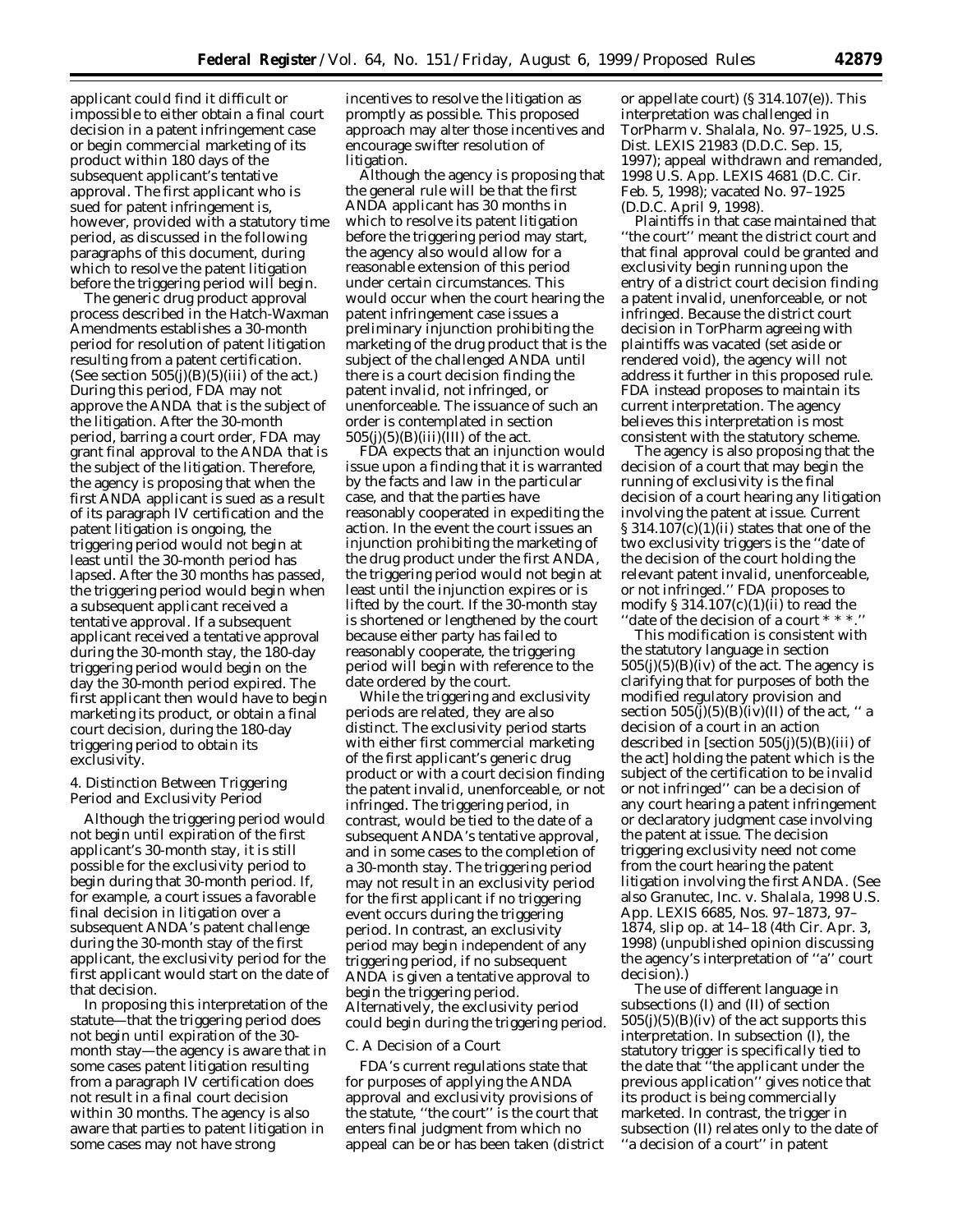litigation described in section  $505(j)(5)(B)(iii)$  of the act.

The language of the first trigger refers to a particular applicant. In contrast, the language of the second trigger does not attach importance to the specific applicant. It instead refers generally to a type of court decision. In the absence of specific, controlling language to the contrary, the agency continues to interpret ''a decision of a court'' in subsection (II) to mean a decision of any court hearing a patent infringement or declaratory judgment case involving the patent at issue.

This interpretation of the court decision trigger encourages prompt litigation of patent issues by all ANDA applicants, and under some circumstances could result in a corresponding earlier start of the 180 day exclusivity period. This could result in situations where, although the first applicant was sued first, its litigation is not completed first, and its exclusivity begins to run while it is still in litigation.

The agency is aware that in some instances the first applicant may be unable or unwilling to market its product upon satisfaction of the court decision trigger involving another applicant. For example, the first applicant's own patent litigation may be ongoing and its ANDA may have been finally approved at the completion of a 30-month stay under section  $505(j)(5)(B)(iii)$  of the act. However, the applicant may be unwilling to assume the risk of liability for damages by marketing before patent expiration or a court decision finding the applicant's product does not infringe the patent. The agency notes, however, that in such a situation the first applicant may obtain a financial benefit from the award of exclusivity by waiving its exclusivity with respect to a subsequent applicant (see section II.H of this document).

A contrary interpretation that required the court decision be a decision in patent litigation against the first applicant could, under some circumstances, delay entry into the market of drug products by all ANDA applicants. For example, the patent owner or NDA holder may elect not to sue the first ANDA applicant, in which case the court decision trigger would never apply to that applicant's patent challenge, and exclusivity could therefore begin running only with the first applicant's commencement of commercial marketing. If the first applicant's marketing is delayed because it cannot obtain final approval of its ANDA or, having obtained final approval, the first applicant either cannot or will not bring its product to

market, there could be a substantial delay in marketing of any generic drug product. This delay would result even if a subsequent applicant is successful in challenging the patent, either in a lawsuit brought by the innovator or in a declaratory judgment action.

As described in section II.B.3 of this document, under the approach proposed in this rule, the triggering period would not apply when a subsequent applicant obtains a court decision that begins the period of exclusivity. In such cases the first applicant's exclusivity would begin to run on the date of the final court decision in the subsequent applicant's litigation. The triggering period applies only when a subsequent applicant has obtained a tentative approval where final approval is blocked by the first ANDA applicant's eligibility for exclusivity. Under these circumstances, the subsequent applicant would have been eligible for final approval because either: (1) It wasn't sued by the innovator, (2) it was sued but the litigation was settled or dismissed without a favorable court decision, or (3) it was sued and the 30-month stay had elapsed.

### *D. Settlement Agreements*

Settlement agreements are not addressed in current regulations but were discussed in the preamble to the proposed rule of July 10, 1989 (54 FR 28872). In the preamble, FDA explained that the ''date of a decision of a court holding the patent invalid or not infringed" in  $\S 314.107(c)(1)(ii)$  is the ''date of a final decision of a court from which no appeal can or has been taken, or the *date of a settlement order or consent decree signed by a Federal judge, which enters final judgment and includes a finding that the patent is invalid or not infringed*'' (54 FR 28872 at 28895 (emphasis added)).

FDA is proposing regulations in part to address the most challenging issue with respect to 180-day exclusivity: settlement and licensing agreements between innovator and generic drug companies. These agreements potentially can be made at any stage in the ANDA process, including before an ANDA is filed, after ANDA filing but during the 45-day period within which a patent infringement suit must be brought, after the 45-day period expires but before the first applicant commences commercial marketing, or during patent litigation.

The proposed regulations, by applying the triggering period, would reduce the delay in market entry of generic drug products that can result from such agreements. Although

agreements may still be made, their effect on generic competition would be limited by the requirement that, within 180 days of the first tentative approval of a subsequent ANDA, the first ANDA applicant begin commercially marketing its own product or obtain a favorable court decision.

The agency has seriously considered the suggestions made in comments on the November 1998 interim rule (Docket No. 85N–0214) and the June 1998 guidance (Docket No. 98D–0481). Comments suggested that the agency require that it be promptly notified of a settlement or other agreement that either alters the adversarial relationship between the first ANDA applicant and the patent owner or NDA holder, or from which the first ANDA applicant derives an economic benefit. A number of comments suggested that the agency consider such arrangements as either rendering the first applicant ineligible for exclusivity, or triggering the running of the exclusivity period on the theory that such agreements are akin to commercial marketing.

The agency, however, believes the ''triggering period'' approach is preferable. This approach would not require FDA to inquire into the business arrangements between pharmaceutical companies, it would not require the submission of any additional information by the ANDA applicant, and it is a clear and definite approach that relies upon publicly available information, i.e., the issuing of a tentative approval letter.

### *E. Prompt Approval and Marketing*

Current  $\S 314.107(c)(3)$  requires a first applicant to actively pursue approval of its ANDA, or the agency may immediately approve any subsequent ANDA eligible for final approval. The agency proposes to delete this requirement because it is unnecessary under the regulatory scheme described in this proposed rule. The new scheme would provide a specific, clearly defined 180-day triggering period, during which the first ANDA applicant must either: (1) Commercially market its drug product, or (2) obtain a favorable court decision regarding the patent.

Given this approach, the issue of whether an ANDA applicant actively pursues approval of its product would not be relevant. The proposed approach, therefore, also has the advantage of eliminating the requirement for the agency to scrutinize applicants' progress and responses during the ANDA approval process, as well as to maintain a standard for active pursuit of approval.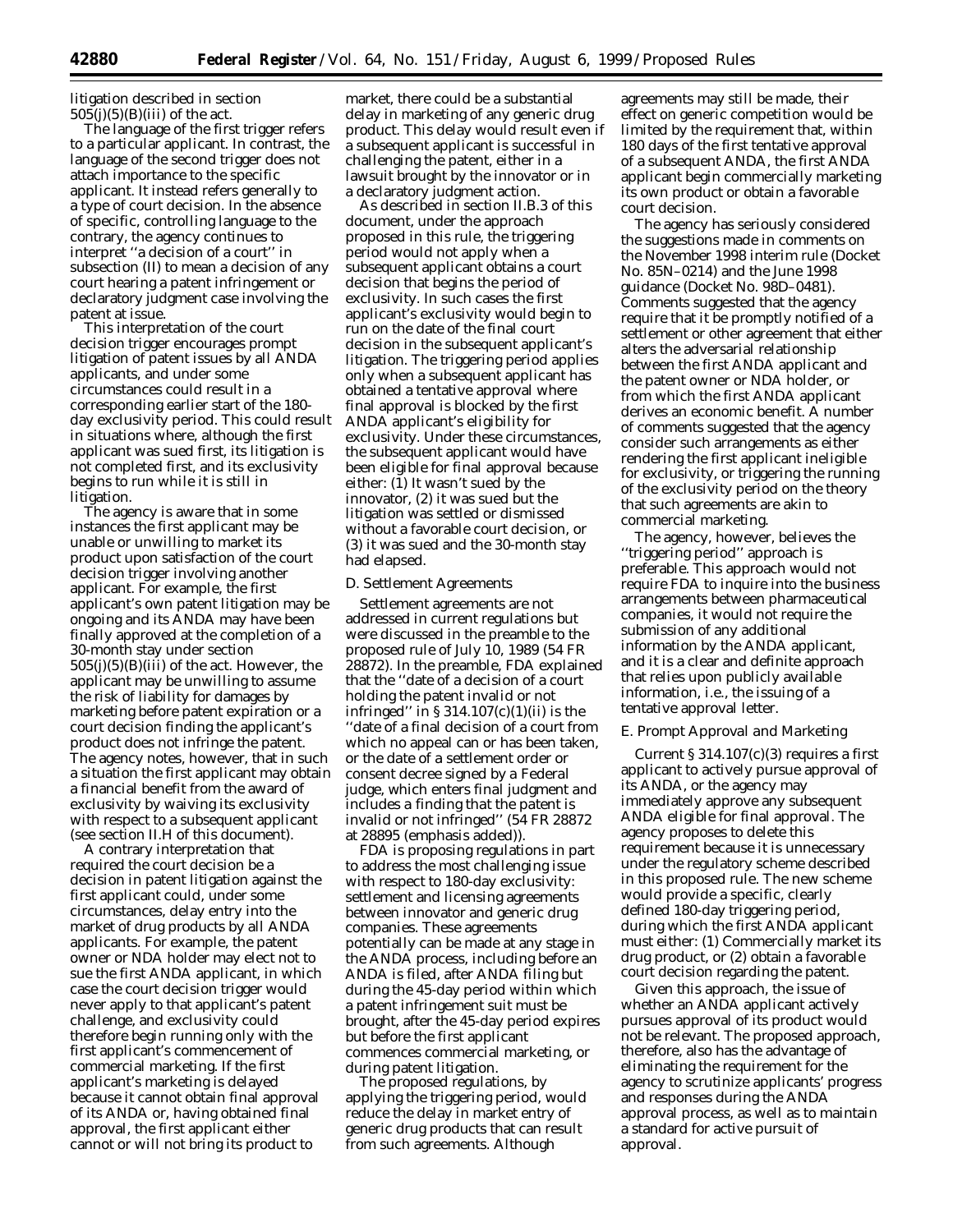### *F. Declaratory Judgment*

Current regulations implementing the Hatch-Waxman Amendments do not address the application of section  $505(j)(5)(B)(iv)$  of the act to declaratory judgment actions as referred to in section  $505(j)(5)(B)(iii)$  of the act. These proposed regulations address the issue of whether a ruling in a declaratory judgment action brought by the ANDA applicant is a ''decision of a court in [an] action described in [section  $505(j)(5)(B)(iii)$ ] holding the patent which is the subject of the certification to be invalid or not infringed'' (section  $505(j)(5)(B)(iv)$  of the act).

FDA proposes in § 314.107(f)(2)(ii) that a ''decision of a court'' should include a nonappealable decision of a court in a declaratory judgment action finding the patent invalid, unenforceable, or not infringed.

The agency has considered the suggestion that a dismissal of a declaratory judgment action under certain circumstances be treated as a decision of a court and trigger the 180 day exclusivity period under section  $505(j)(5)(B)(iv)(II)$  of the act. Specifically, the agency considered whether dismissal for lack of jurisdiction on the grounds that no 'case or controversy'' exists because, for example, a party has no reasonable apprehension of a patent infringement action, could be considered a triggering court decision. The agency has rejected this interpretation of the statute. It places a burden on the agency to inquire into the facts underlying the dismissal of a case, and would be unnecessary under the ''triggering period'' approach. With the application of the 180-day triggering period, a subsequent applicant who is not sued for patent infringement and obtains a tentative approval with just the first applicant's eligibility for exclusivity serving as a bar to final approval will not be blocked indefinitely from approval.

### *G. Effect of Dismissal of Litigation*

Proposed § 314.107(g) states that the 30-month stay of ANDA approval would not apply once paragraph IV related patent litigation involving the ANDA applicant and patent owner or NDA holder is dismissed without a court decision on the merits of the patent claim, regardless of whether such dismissal is with or without prejudice (whether the claims may be relitigated). The 30-month period, described in section  $505(j)(5)(B)(iii)$  of the act and  $\S 314.107(b)(3)(A)$  of the regulations, is intended to give innovator companies assurance that generic manufacturers would not file ANDA's with paragraph

IV certifications and then immediately market the approved generic drug product. (See 130 Congressional Record H9118 (daily ed. Sept. 6, 1984) (statement of Rep. Waxman).)

The legislative history of the amendments makes clear that the 30 month stay of approval was intended to correspond as closely as possible with the expected duration of a patent infringement suit, and to provide protection to innovator companies during that time. (See 130 Congressional Record S10504 (daily ed. Aug. 10, 1984) (statement of Sen. Hatch). Those concerns are not implicated when the litigation is dismissed either as a result of a settlement or licensing agreement, or because the patent owner or NDA holder has determined not to pursue the litigation. Once the litigation is settled, the application can be approved immediately.

## *H. Waiver of 180–Day Exclusivity and Relinquishing Eligibility*

Although current regulations do not address an ANDA applicant's ability to waive its 180-day exclusivity to permit approval of the ANDA of a subsequent applicant(s), the general issue of exclusivity waivers was addressed in the preamble to the 1994 final rule with respect to analogous provisions. There the agency stated that new drug exclusivity under the Hatch-Waxman Amendments can be waived by the holder of the exclusivity (59 FR 50338 at 50359).

Since publication of the 1994 regulations addressing 180-day exclusivity, FDA has been asked to determine whether an applicant who has obtained 180 days of exclusivity can waive such exclusivity to permit approval during the exclusivity period of a subsequent ANDA, or ANDA's, containing a paragraph IV certification. The agency has determined that waiver of 180-day exclusivity, like waiver of new drug exclusivity, is permitted under the act and at least one ANDA applicant has successfully effected a waiver. That waiver was challenged unsuccessfully in *Boehringer Ingelheim Corp.* v. *Shalala*, 993 F. Supp. 1 (D.D.C. 1997).

Proposed § 314.107(e) would permit the ANDA applicant that has obtained 180 days of exclusivity with the occurrence of a triggering event under section  $505(j)(5)(B)(iv)(I)$  or  $(j)(5)(B)(iv)(II)$  of the act to notify FDA during the period of exclusivity that it will waive its exclusivity in favor of a subsequent ANDA or ANDA's containing a paragraph IV certification. After receiving such notification, the agency may approve the eligible named

ANDA or ANDA's as of the date(s) identified in the notice. Waiver of exclusivity permits ANDA applicants that have been awarded exclusivity, but are either unwilling or unable to market their products, to nonetheless obtain a benefit from that exclusivity. A waiver may be particularly appropriate, for instance, when the first ANDA applicant is sued and, while its litigation is ongoing, a favorable court decision is rendered in a case involving a subsequent applicant. Exclusivity would be awarded to the first applicant, with the 180-day period starting on the date of a final court decision in the subsequent applicant's litigation. The first applicant's ANDA may not be finally approved, however, and the applicant could not market its product. Under these circumstances, the first applicant may obtain a benefit by waiving its exclusivity period in favor of a subsequent applicant.

It should be noted that an applicant may selectively waive its exclusivity only after the 180-day exclusivity period has begun to run with the occurrence of one of the triggering events described in section  $505(j)(5)(B)(iv)$  of the act and in the regulations. Before that time, the first applicant is only eligible for exclusivity and might not obtain exclusivity if, for example, it failed to trigger the exclusivity before the expiration of the triggering period.

Prior to the occurrence of a triggering event, the first applicant may relinquish its eligibility for exclusivity entirely, and by so doing would permit the agency to approve immediately any subsequent ANDA's that are eligible for approval. It may not, however, waive its exclusivity in favor of a specific applicant(s).

### *I. Multiple Strength/Drug Product Exclusivity*

The question of whether the agency will grant a separate period of exclusivity for each strength of a drug product is not addressed in the preambles to the 1989 proposed or 1994 final rules, or in current regulations. A citizen petition (Docket No. 99P–0792) that pertains to this issue was filed on March 31, 1999. The agency has determined that each strength of a drug product can be independently eligible for exclusivity. Applicants may be eligible for a separate exclusivity period for each particular strength of the drug product in an ANDA when each strength refers to a different listed drug.

FDA believes that this form of exclusivity is consistent with the statutory framework and public policy. Under the Hatch-Waxman Amendments, the agency requires that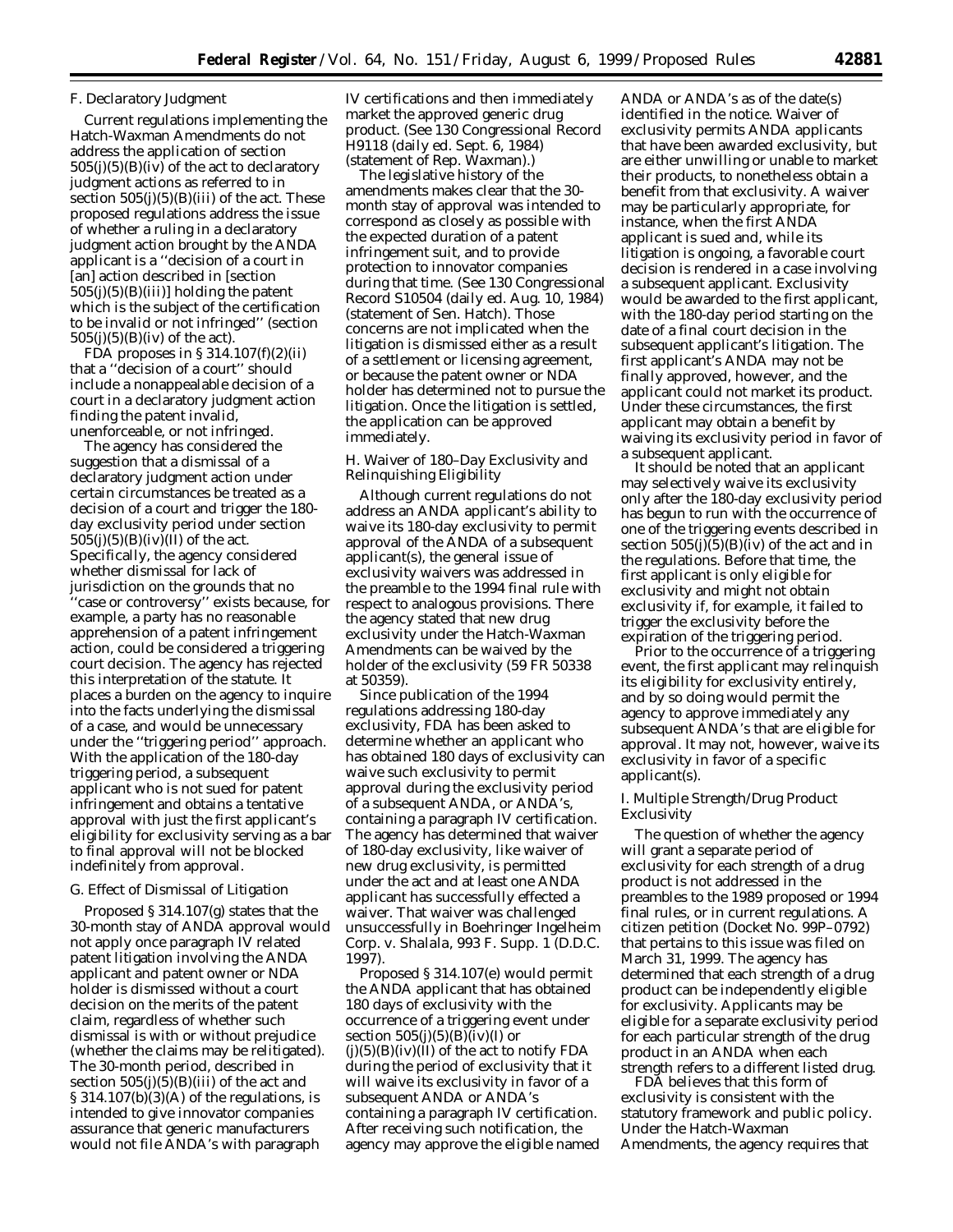an ANDA reference a particular listed drug product. Among other requirements, an ANDA applicant must include in the ANDA ''information to show that the route of administration, the dosage form, and the *strength* of the new drug are the same as those of the listed drug \* \* \*'' (section  $505(j)(2)(A)(iii)$  of the act, emphasis added). The agency, therefore, has determined that each strength of a drug product is itself a listed drug.

FDA's current regulations treat each strength of a drug product as a separate listed drug. Section 314.92(a)(1) (21 CFR 314.92 (a)(1)) states that ANDA's are suitable for ''drug products that are the same as a listed drug.'' The regulation further explains that ''the term 'same as' means identical in active ingredient(s), dosage form, strength, route of administration, and conditions of use \* \* \*.''

FDA recognizes that different strengths of the same drug product in the same dosage form may be formulated differently for a variety of reasons. Varying formulations of the different strengths may provide separate and distinct bases for patent challenges. Consequently, the result of patent infringement litigation related to one strength of a particular drug product may not be applicable to another strength of the same drug product, even for the same ANDA applicant.

When the agency grants exclusivity to an ANDA applicant under the provisions of section  $505(j)(5)(B)(iv)$  of the act, it may not grant final approval to other ANDA applicants for a period of 180 days. Exclusivity, therefore, affects the remaining applicants by essentially imposing a block on their immediate entry into the market.

The agency's interpretation of the statute to render ANDA's eligible for exclusivity for each particular strength of a drug product would have two results. First, it would encourage applicants vying for submission of the first application, and the concomitant reward of exclusivity, to submit ANDA's that cover the greatest number of strengths in an attempt to obtain maximum protection from other generic competitors. Second, it would prevent an ANDA applicant for only one strength of a drug product from blocking subsequent applicants with other strengths of the drug product from entering the market. Thus, FDA's interpretation would encourage prompt entry into the market of the greatest number of strengths of a particular drug product.

FDA has also determined that when the submission of a new strength of a drug is approved as a result of a

suitability petition, the first ANDA referring to the approved petition that contains a paragraph IV certification to any patent for the listed drug referred to in the petition under § 314.93(d) will be eligible for exclusivity. The new strength of the drug product may have an independent basis for challenging the applicability of a listed patent and therefore should be eligible for the incentive provided by exclusivity.

#### **III. Proposed Implementation Plan**

The agency proposes that any final rule based on this proposal take effect 30 days after its publication in the **Federal Register**. The agency proposes to apply the provisions of any final rule to ANDA's pending as of the effective date and to ANDA's that are submitted after that date.

#### **IV. Environmental Impact**

The agency has determined under 21 CFR 25.30(h) that this action is of a type that does not individually or cumulatively have a significant effect on the human environment. Therefore, neither an environmental assessment nor an environmental impact statement is required.

### **V. Analysis of Impacts**

FDA has examined the impacts of the proposed rule under Executive Order 12866, the Regulatory Flexibility Act (5 U.S.C. 601–612), and the Unfunded Mandates Reform Act (2 U.S.C. 1501 *et seq*.). Executive Order 12866 directs agencies to assess all costs and benefits of available regulatory alternatives and, when regulation is necessary, to select regulatory approaches that maximize net benefits (including potential economic, environmental, public health and safety, and other advantages; distributive impacts; and equity). Under the Regulatory Flexibility Act, if a rule has a significant impact on a substantial number of small entities, an agency must analyze regulatory options that would minimize any significant impact of the rule on small entities. Title II of the Unfunded Mandates Reform Act requires that agencies prepare a written assessment and economic analysis of anticipated costs and benefits before proposing any rule that may result in an expenditure by State, local, and tribal governments, in the aggregate, or by the private sector, of \$100 million (adjusted annually for inflation) in any one year.

The agency believes that this proposed rule is consistent with the regulatory philosophy and principles set out in the Executive Order. Because the proposed rule does not impose any mandates on State, local, or tribal governments or the private sector, that

will result in an expenditure in any one year of \$100 million or more, FDA is not required to perform a cost/ benefit analysis according to the Unfunded Mandates Reform Act. With respect to the Regulatory Flexibility Act, because this proposed rule may have a significant economic effect on a substantial number of small entities, the analysis set forth below constitutes the agency's Initial Regulatory Flexibility Analysis. Discussion of the expected aggregate costs of this proposed rule and the anticipated impact of the rule on small entities is provided in the analysis. FDA has not identified any other Federal rules that duplicate, overlap, or conflict with the proposed rule.

#### *A. Background*

The Hatch-Waxman Amendments benefit consumers by bringing lower priced generic versions of previously approved drugs to market, while simultaneously promoting new drug innovation through the restoration of patent life lost during regulatory proceedings. The award of a 180-day period of market exclusivity for certain ANDA applicants with paragraph IV certifications was designed to maintain this balance by rewarding generic firms for their willingness to challenge unenforceable and invalid innovator patents, or design noninfringing drug products. Recently, however, this balance has been upset and generic competition impeded, in part through the establishment of certain licensing agreements or other commercial arrangements between generic and innovator companies.

Under current regulatory provisions, the first generic applicant to file a substantially complete ANDA with a paragraph IV certification can delay generic competition by entering into certain commercial arrangements with an innovator company. The result may be that, notwithstanding the intent of the Hatch-Waxman Amendments, rewards are directed to generic companies for hindering rather than speeding generic competition. A necessary condition for such arrangements is that the economic gains to the innovator from delaying generic competition exceed the potential economic gains to the generic applicant from 180 days of market exclusivity. Such instances are becoming more frequent because a successful strategy to extend market exclusivity can mean tens of millions of dollars in increased revenue for an innovator firm. Under such circumstances, it can be mutually beneficial for the innovator and the generic company that is awarded 180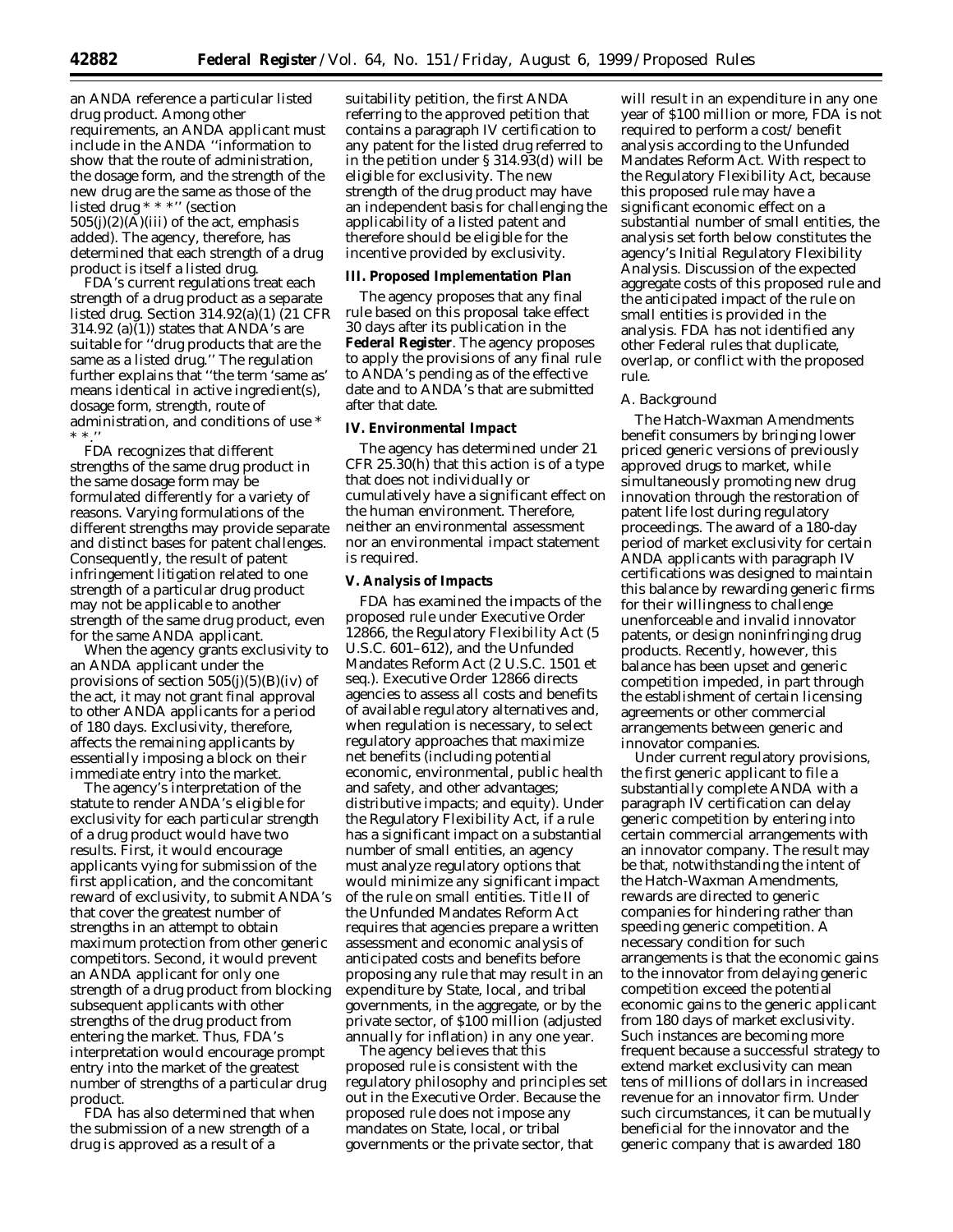days of generic exclusivity to enter into agreements that block generic competition for extended periods. This delayed competition harms consumers by slowing the introduction of lower priced products into the market and thwarts the intent of the Hatch-Waxman Amendments.

FDA's proposal to establish a 180-day triggering period addresses this problem in several ways. In most cases, the first generic applicant with a paragraph IV certification would lose its claim to 180 day exclusivity if it withheld its drug product from the market, or failed to obtain a favorable court decision, for more than 180 days after the tentative approval of a subsequent generic applicant for the same drug product. Also, a subsequent generic applicant could not be blocked from marketing its drug product for longer than, at most, 1 year from when it received tentative approval (the 180-day triggering period plus the 180-day exclusivity period). As a result, the potential economic losses to consumers from the increased unavailability of lower priced generic products would be reduced significantly.

Moreover, decreasing the length of time that these commercial arrangements could block generic competition lessens the market incentive for entering into such agreements. Limiting the period during which an agreement between an innovator and the first generic ANDA applicant with a paragraph IV certification could block generic competition provides less incentive, and therefore makes it less likely, that an innovator and a generic company would enter into such an agreement. Consequently, consumers would benefit because commercial arrangements to block generic competition would be not only less damaging, but would be less likely to occur.

#### *B. Affected Entities*

FDA does not know the precise number of businesses, either large or small, that engage in the types of business arrangements that would be significantly affected by the proposed rule. According to standards established by the Small Business Administration, a small pharmaceutical manufacturer employs fewer than 750 employees. While the innovator firms that are affected by the rule are likely to be large businesses, some of the affected generic firms may be small businesses. In 1997, 431 generic product approvals (including different product strengths) were distributed among 96 pharmaceutical companies. The 64 applications that became first generic

approvals for a specific brand name drug, however, were submitted by only 30 firms. Moreover, the 14 first generic approvals that included a paragraph IV certification were submitted by only 5 firms. Therefore, FDA estimates that up to five generic firms and a similar number of innovator firms per year could be financially harmed by the accelerated competition brought about by this rule. Based on a sample of 150 generic firms, the agency could identify fewer than 10 percent that employed over 750 employees. Thus, FDA tentatively projects that approximately five small firms per year, those with first generic approvals containing paragraph IV certifications, could be adversely affected by the increased generic competition. Because this estimate is uncertain, however, FDA invites comments from firms that believe they would be affected by the proposed rule.

#### *C. Compliance Requirements and Costs*

To comply with this rule, affected firms will need to learn the new regulatory approach described in this proposed rule. The cost of this proposed rule is difficult to estimate because the number of firms affected is uncertain.

The agency expects, however, that many more firms would benefit from this new approach than would be adversely affected. Because the primary result of the rule would be to speed the start of the 180-day exclusivity period, only those relatively few innovator and generic firms that would profit from delayed competition would be disadvantaged. In contrast, a substantial number of generic competitors would benefit from the earlier sales revenues generated by the quicker introduction of generic competition.

Any professional skills necessary for implementation of this proposal should already exist within the firms and should not need to be newly acquired.

### *D. Minimizing the Impact on Small Entities*

FDA has considered alternatives to regulating 180-day generic drug marketing exclusivity that may have a lesser or different impact on small businesses. Specifically, the agency considered continuing to regulate directly from the statute as it has done since June 1, 1998, when the D.C. District Court enjoined FDA from enforcing its ''successful defense'' regulation. The agency also considered proposing several modifications to the existing regulations to limit the ability of innovator and generic drug companies to enter into agreements that could thwart congressional intent to

facilitate prompt entry of generic drugs into the market.

The agency considered retaining its current regulations and addressing new regulatory issues by reference directly to the statute. Because of the significant disadvantages associated with this alternative, the agency has rejected it. This alternative would create uncertainty in the generic drug manufacturing industry because the agency anticipates it may take years to provide sufficient guidance while addressing each scenario on an individual basis.

Regulating from the statute on a caseby-case basis also could result in significant delays in entry of generic drug products into the market, because it could limit the means for FDA to prevent such delays. For example, in cases where the first ANDA applicant with a paragraph IV certification was sued by the patent owner or NDA holder, the ANDA applicant and the patent owner/NDA holder could enter into an agreement that resulted in delayed resolution of the patent litigation. If the patent owner/NDA holder did not sue subsequent applicants, there would not be another court decision to act as an exclusivity trigger. The first applicant might not get a court decision for a long time and also might not market its product. Under these circumstances, no triggering events would occur and the first ANDA would block entry of subsequent ANDA applicants into the market.

The same blocking effect could occur even if the patent owner/NDA holder chose not to sue the first applicant with the paragraph IV certification, but instead entered into an agreement under which the first applicant would not market its product and trigger exclusivity. If the patent owner/NDA holder did not sue subsequent applicants, there also would not be a possibility of a favorable court decision to start the exclusivity period running.

The second alternative, proposing several regulatory modifications, was also rejected by the agency. Satisfactorily accomplishing the goal of promoting prompt entry of generic drug products into the market by inhibiting entry barriers would require many changes to the regulations. Additionally, it would impose a significant paperwork burden on applicants not present in the proposed rule.

The regulatory modifications would include provisions as follows: (1) An ANDA applicant would be required to notify the agency of a settlement agreement with a patent owner/NDA holder and whether it permitted immediate marketing of the drug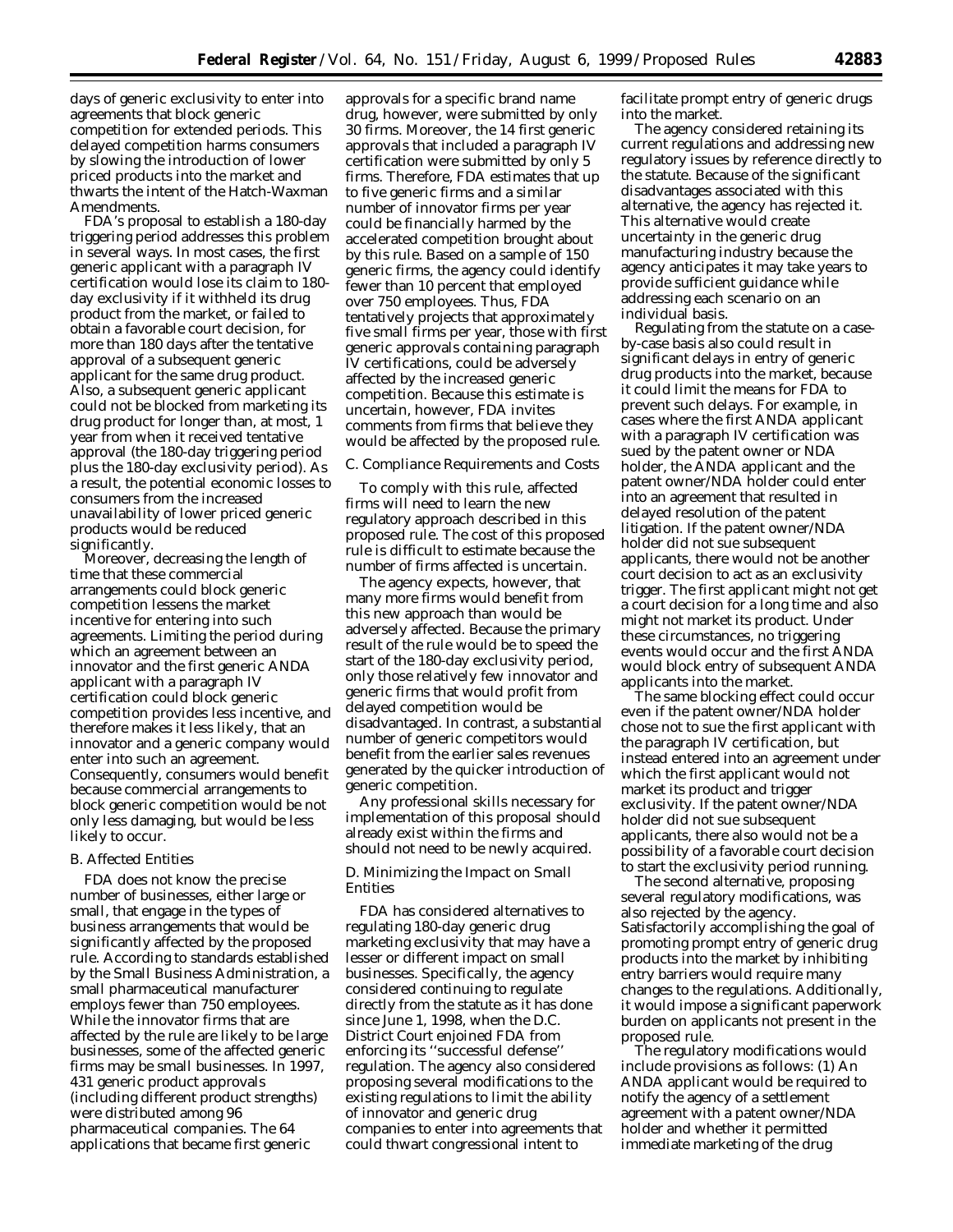product; (2) an ANDA applicant would be required to market its drug product within 60 days of final approval or the agency would determine the exclusivity period commenced on the date of final approval; (3) the agency would determine that if the first applicant entered into an agreement with the patent owner/NDA holder under which it received a commercial benefit, the applicant had commercially marketed its drug product; and (4) if an ANDA applicant brought a declaratory judgment action against the patent owner/NDA holder that was dismissed for lack or case or controversy, the agency would determine that the court decision exclusivity trigger was satisfied.

These proposed regulatory modifications all have the advantage of limiting barriers to entry of generic drug products into the market by permitting earlier satisfaction of the exclusivity triggers in some cases. However, they also are associated with significant disadvantages. This alternative would impose a substantial paperwork burden on ANDA applicants by requiring them to notify the agency of settlements and submit documents relevant to settlement and declaratory judgment actions. Additionally, the approach would require the agency to collect and assess paperwork associated with financial agreements between an ANDA applicant and patent owner/NDA holder to determine if the applicant received a commercial benefit.

## **VI. Paperwork Reduction Act of 1995**

This proposed rule contains information collection provisions that are subject to review by the Office of Management and Budget (OMB) under the Paperwork Reduction Act of 1995 (44 U.S.C. 3501–3520). A description of

the provisions is given below with an estimate of the annual reporting burden. Included in the estimate is the time for reviewing instructions, searching existing data sources, gathering and maintaining the data needed, and completing and reviewing each collection of information.

FDA invites comments on: (1) Whether the proposed collection of information is necessary for proper performance of FDA's functions, including whether the information will have practical utility; (2) the accuracy of FDA's estimate of the burden of the proposed collection of information, including the validity of the methodology and assumptions used; (3) ways to enhance the quality, utility, and clarity of the information to be collected; and (4) ways to minimize the burden of the collection of information on respondents, including through the use of automated collection techniques, when appropriate, and other forms of information technology.

*Title:* 180–Day Generic Drug Exclusivity for Abbreviated New Drug Applications.

*Description:* FDA regulations at § 314.107 govern 180-day generic drug exclusivity under the act. This proposed rule would revise § 314.107 to clarify and modify eligibility requirements for ANDA applicants seeking 180-day marketing exclusivity for a generic drug product. This new approach is necessary because of recent court decisions rejecting the previous requirement that an ANDA applicant successfully defend against a patent infringement lawsuit before it is eligible for exclusivity.

Under proposed § 314.107(e), if the first ANDA applicant for which 180-day exclusivity has sarted wants to waive its exclusivity in favor of a subsequent

ANDA applicant, it must so notify the agency in writing before the agency would approve the subsequent application. The first applicant would be required to notify the agency as to which subsequent applicant(s) it wants to waive the exclusivity in favor of and the effective date(s) of the waiver.

The only new information collection requirement in this proposed rule is in § 314.107(e). The industry burden for all other information collection requirements under these regulations has been estimated by FDA and approved under OMB Control Numbers 0910–0001 (approval expires November 30, 2001) and 0910–0305 (approval expires May 31, 2001).

*Description of Respondents:* Business or other for-profit organizations.

In 1997, 431 generic drug product approvals (including different product strengths) were distributed among 96 pharmaceutical companies. The 64 applications that became first generic approvals for a specific brand name drug, however, were submitted by only 30 firms. Moreover, the 14 first generic approvals that included a paragraph IV certification were submitted by only 5 firms. Based on this data concerning the number of first generic approvals with paragraph IV certifications for a particular drug product received by the agency in 1997, FDA estimates that approximately 14 waivers may be submitted annually under proposed § 314.70(e). FDA estimates that approximately five applicants may submit such waivers and that it will take approximately 2 hours to prepare and submit each waiver to FDA. The following table indicates the estimated annual reporting burden for the preparation of notices of exclusivity waivers.

| 21 CFR Section      | Number of Re-<br>spondents | Number of Re-<br>sponses Per<br>Respondent | <b>Total Annual</b><br>Responses | Hours per Re-<br>sponse | <b>Total Hours</b> |
|---------------------|----------------------------|--------------------------------------------|----------------------------------|-------------------------|--------------------|
| 314.107(e)<br>Total | 5                          | approx. 3                                  | 14                               |                         | 28<br>28           |

1There are no capital costs associated with this collection of information.

In compliance with section 3507(d) of the Paperwork Reduction Act of 1995  $(44 \text{ U.S.C. } 3507(d))$ , the agency has submitted a copy of this proposed rule to OMB for its review and approval of these information collections. Interested persons are requested to send comments regarding this information collection, including suggestions for reducing this burden, to the Office of Information and

Regulatory Affairs (address above). Submit written comments on the information collection by September 7, 1999.

### **VII. Request for Comments**

Interested persons may, on or before November 4, 1999, submit to the Dockets Management Branch (address above) written comments on this

proposal. Two copies of any comments are to be submitted, except that individuals may submit one copy. Comments are to be identified with the docket number found in brackets in the heading of this document. Received comments may be seen in the office above between 9 a.m. and 4 p.m., Monday through Friday.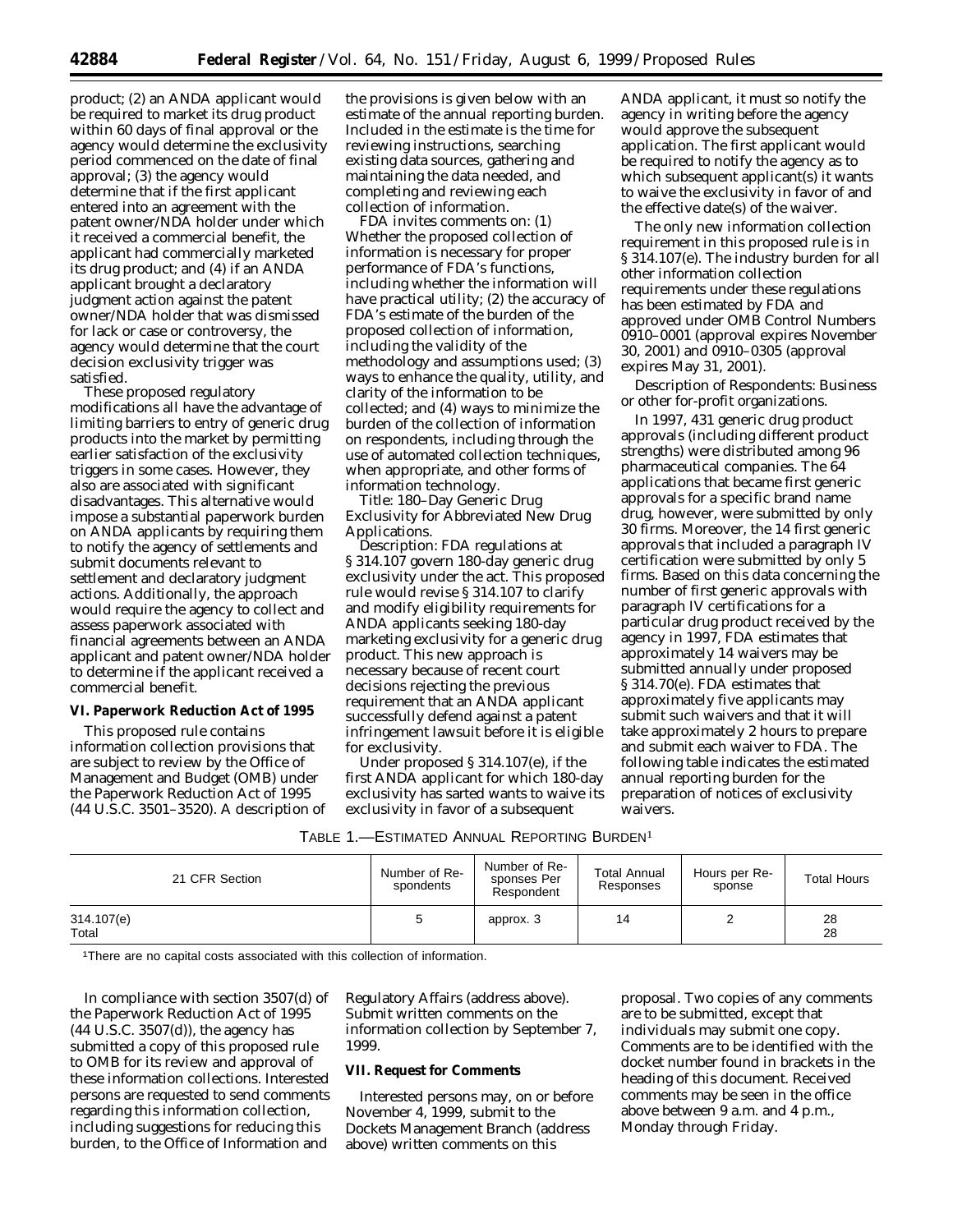#### **VIII. Proposed Effective Date**

FDA proposes that any final rule that may issue based on this proposal become effective 30 days from publication of the final rule.

### **IX. References**

The following references are on display in the Dockets Management Branch (address above) and may be seen by interested persons between 9 a.m. and 4 p.m., Monday through Friday.

1. Congressional Budget Office, *How Increased Competition from Generic Drugs Has Affected Prices and Returns in the Pharmaceutical Industry*, 1998. Also available on the Congressional Budget Office web site at: ''http://www.cbo.gov''.

2. FDA, Internal FDA Study, 1999.

# **List of Subjects in 21 CFR Part 314**

Administrative practice and procedure, Confidential business information, Drugs, Reporting and recordkeeping requirements.

Therefore, under the Federal Food, Drug, and Cosmetic Act and under authority delegated to the Commissioner of Food and Drugs, it is proposed that 21 CFR part 314 be amended as follows:

## **PART 314—APPLICATIONS FOR FDA APPROVAL TO MARKET A NEW DRUG**

1. The authority citation for 21 CFR part 314 continues to read as follows:

**Authority**: 21 U.S.C. 321, 331, 351, 352, 353, 355, 371, 374, 379e.

2. In § 314.107, redesignate paragraph (e) as paragraph (f) and paragraph (f) as paragraph (h); revise paragraphs (a), (b) introductory text,  $(b)(3)(i)$ ,  $(c)$ ,  $(d)$  and newly redesignated paragraphs (f) and (h); and add new paragraphs (e) and (g) to read as follows:

### **§ 314.107 Effective date of approval of a 505(b)(2) application or abbreviated new drug application under section 505(j) of the act.**

(a) *General*. (1) A drug product may be introduced or delivered for introduction into interstate commerce when approval of the application or abbreviated application for the drug product becomes effective. Except as provided in this section, approval of an application or abbreviated application for a drug product becomes effective on the date FDA issues an approval letter under § 314.105 for the application or abbreviated application.

(2) *Definitions*. The following definitions of terms apply to this section:

*180-day exclusivity* means the 180 day period, under section  $505(j)(5)(B)(iv)$  of the act, during which the first applicant is protected from competition of subsequent applicants.

*ANDA* means an abbreviated application, as defined under § 314.3.

*Decision of a court* refers to a final court decision finding the patent to be invalid, unenforceable, or not infringed, resulting from patent litigation brought against the first applicant or against any subsequent applicant. This includes a final court decision in a declaratory judgment action finding the patent to be invalid, unenforceable, or not infringed.

*Final court decision* means a final judgment from which no appeal can be or has been taken.

*First applicant* means the applicant submitting the first substantially complete abbreviated new drug application (ANDA) for a particular listed drug that contains ''a paragraph IV certification''1 to any patent for the listed drug submitted to FDA and published under section 505(b) of the act. The first applicant includes all applicants filing substantially complete ANDA's with paragraph IV certifications for the same drug product on the first day that the agency receives applications with a paragraph IV certification for the drug product.

*NDA* means a new drug application approved under section 505(c) of the act.

*NDA holder* means the applicant that owns an approved NDA, or its representative or exclusive licensee. An NDA holder may also be the exclusive licensee or representative of the patent owner.

*Obtains a favorable court decision* means either a first applicant receives a final court decision in its patent litigation that the patent is invalid, unenforceable, or not infringed; or in litigation of a subsequent applicant involving the same patent there is a final court decision that the patent is invalid, unenforceable, or not infringed.

*Paragraph IV certification* means a certification under section  $505(j)(2)(A)(vii)$  of the act that a relevant patent is invalid, unenforceable, or will not be infringed.

*Patent owner* means the owner of the patent which is the subject of the paragraph IV certification, or the patent owner's representative or exclusive licensee.

*Subsequent applicant* means any applicant filing a subsequent ANDA.

*Subsequent ANDA* means an ANDA that contains a paragraph IV certification and refers to the same listed drug as the first substantially complete ANDA containing a paragraph IV certification.

*Substantially complete* means an ANDA that contains information

required by section  $505(j)(2)(A)$  of the act and §§ 314.50 and 314.94, including the results of any required bioequivalence studies or, if applicable, a request for a waiver of such studies, and a complete statistical analysis of required bioequivalence studies demonstrating that the drug product proposed in the ANDA meets the appropriate bioequivalence standard.

*A triggering event* occurs when, during a triggering period, a first applicant commercially markets its drug product or obtains a favorable court decision.

*Triggering period* means a 180-day time period, usually beginning on the date of the tentative approval of a subsequent ANDA, during which 180 day exclusivity may begin for the first applicant if a triggering event occurs.

(b) *Effect of patent on the listed drug*. If approval of an ANDA submitted under section 505(j) of the act or of a 505(b)(2) application is granted, that approval will become effective in accordance with the following:

\* \* \* \* \* (3) *Disposition of patent litigation*. (i)(A) Except as provided in paragraphs  $(b)(3)(ii)$ ,  $(b)(3)(iii)$ , and  $(b)(3)(iv)$  of this section, if the applicant certifies under § 314.50(i) or § 314.94(a)(12) that the relevant patent is invalid, unenforceable, or will not be infringed, and the patent owner or NDA holder brings suit for patent infringement within 45 days of receipt by the patent owner or NDA holder of the notice of certification from the applicant under § 314.52 or § 314.95, approval may be made effective 30 months after the date of the receipt of the notice of certification by the patent owner or NDA holder unless the court has extended or reduced the period because of a failure of either the plaintiff or defendant to cooperate reasonably in expediting the action; or

(B) If the patented drug product qualifies for 5 years of exclusive marketing under section § 314.108(b)(2) and the patent owner or NDA holder brings suit for patent infringement during the 1-year period beginning 4 years after the date the patented drug was approved and within 45 days of receipt by the patent owner or NDA holder of the notice of certification, the approval may be made effective at the expiration of 7 1/2 years from the date of approval of the application for the patented drug product.

\* \* \* \* \* (c) *Exclusivity and triggering period for ANDAs*. (1) Approval of a subsequent ANDA will be made effective no sooner than 180 days from

<sup>1</sup>As defined elsewhere in this section.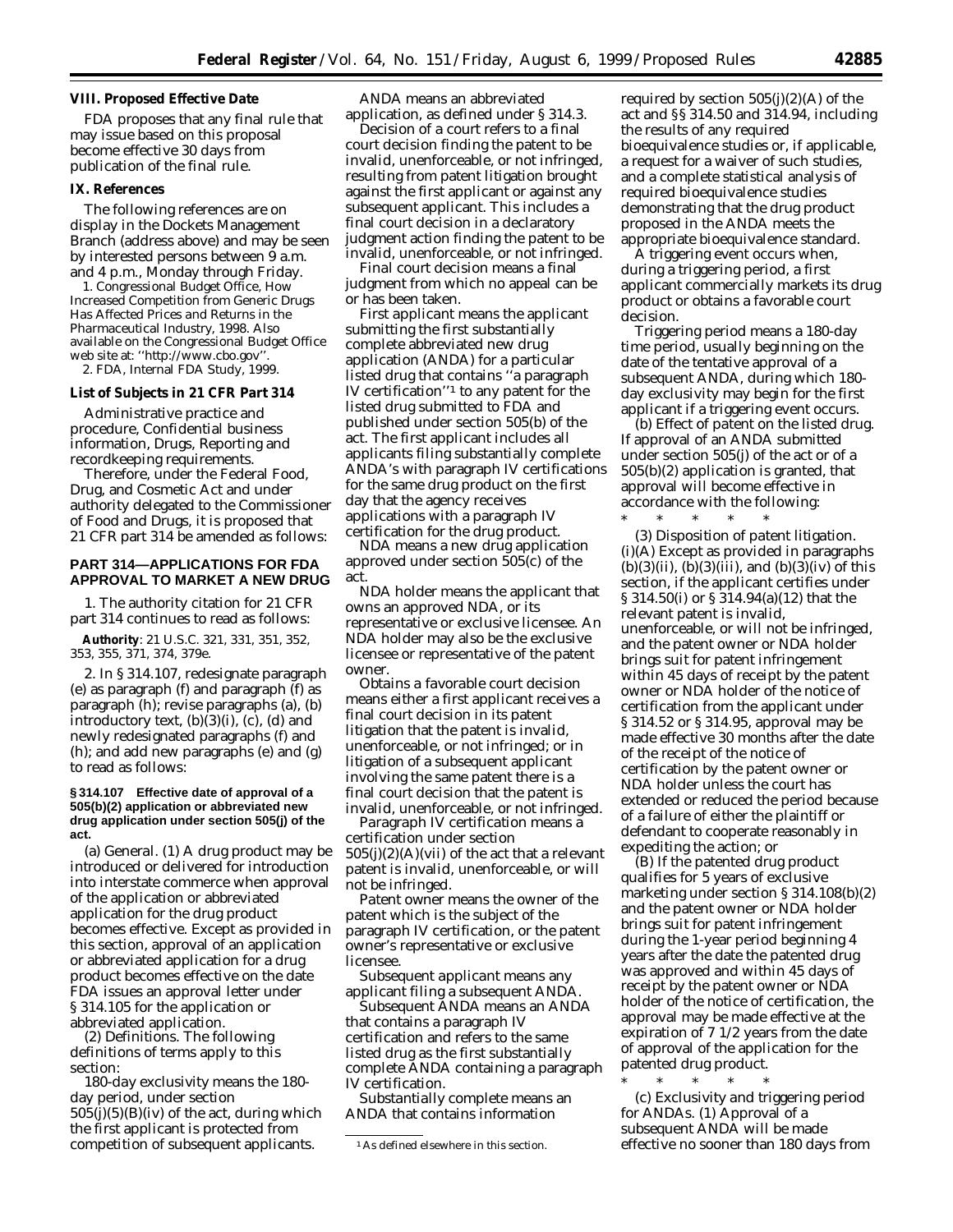whichever of the following dates occurs first:

(i) The date the first applicant first commences commercial marketing of its drug product; or

(ii) The date of a decision of a court holding the relevant patent invalid, unenforceable, or not infringed.

(2) For purposes of paragraph (c)(1) of this section, FDA will delay the effective date of approval of a subsequent ANDA for up to 180 days from the date described in paragraph  $(c)(1)$  of this section only when the first applicant is eligible for 180-day exclusivity. FDA will not award 180-day exclusivity to any applicant if the first applicant is no longer eligible to receive 180-day exclusivity.

(3) If the patent owner or NDA holder sues the first applicant within 45 days of receipt of the first applicant's notice of paragraph IV certification under § 314.95, and the first applicant loses the patent litigation, the first applicant must amend its certification in accordance with  $\S 314.94(a)(12)(viii)(A)$ within 10 working days of the court decision finding the patent infringed. The first applicant's ANDA then no longer contains a paragraph IV certification and is not eligible for 180 day exclusivity. Immediately after such an amendment, FDA may approve eligible subsequent ANDA's.

(4) The first applicant must notify FDA of the date it commences commercial marketing of its drug product. Commercial marketing commences with the first date of introduction or delivery for introduction into interstate commerce outside the control of the manufacturer of a drug product, except for investigational use under part 312 of this chapter, but does not include transfer of the drug product for reasons other than sale within the control of the manufacturer or application holder. If the first applicant does not notify FDA within 10 working days of the date on which it began commercial marketing of its drug product, FDA may regard the effective date of approval as the date of the commencement of first commercial marketing.

 $(5)(i)$  If, before the 180-day exclusivity period for the first applicant has started, a subsequent applicant receives a tentative approval letter for its drug product stating that the first applicant's eligibility for 180-day exclusivity is the only obstacle to final approval of the subsequent ANDA, the first applicant will receive the 180-day exclusivity for which it is eligible if any of the following circumstances apply:

(A) The first applicant has received approval for its drug product, and,

within 180 days from the date of the subsequent applicant's tentative approval, a triggering event occurs.

(B) The first applicant has not received approval for its drug product; and the first applicant was not sued by the patent owner or NDA holder for patent infringement; and, within 180 days from the date of the subsequent applicant's tentative approval, a triggering event occurs.

(C) The first applicant's drug product is not yet eligible for approval because the first applicant was sued by the patent owner or NDA holder for patent infringement; and, under paragraph  $(b)(3)(i)(A)$  of this section, 30 months have not elapsed since the date the patent owner or NDA holder received notice of the patent certification; and, within 180 days after the expiration of the 30 months described in paragraph  $(b)(3)(i)(A)$  of this section, a triggering event occurs.

(D) The first applicant's drug product is not yet eligible for approval because the first applicant was sued by the patent owner or NDA holder for patent infringement and a court granted a preliminary injunction, as described in paragraph  $(b)(3)(iv)$  of this section, prohibiting the first applicant from engaging in the commercial manufacture or sale of the drug product; and, within 180 days from the date the injunction expires, a triggering event occurs.

(E) The first applicant does not have a full approval for its drug product; and the first applicant was sued by the patent owner or NDA holder for patent infringement and is eligible for approval under paragraph (b)(3) of this section; and, within 180 days from the date of the subsequent applicant's tentative approval, a triggering event occurs.

(ii) If the first applicant does not begin its period of 180-day exclusivity by the end of the appropriate 180-day period (triggering period) described in paragraphs  $(c)(5)(i)(A)$  through  $(c)(5)(i)(E)$  of this section, FDA will approve otherwise eligible ANDA's for the drug product.

(d) *Delay due to § 314.108 exclusivity*. The agency will delay the effective date of the approval of an ANDA or a 505(b)(2) application if delay is required by the exclusivity provisions in § 314.108. When the effective date of an application is delayed under both this section and § 314.108, the effective date will be the later of the two dates specified under this section and § 314.108.

(e) *Waivers of exclusivity by abbreviated new drug applicants*. For purposes of paragraph  $(c)(1)$  of this section, a first applicant for which the

180-day exclusivity has started with a triggering event may waive its exclusivity to permit FDA to approve one or more subsequent ANDA's during the 180-day exclusivity period. FDA may approve a subsequent applicant's ANDA only after the first applicant notifies the agency in writing that it is waiving its 180-day exclusivity with respect to a particular subsequent applicant(s) or application(s), and identifies the effective date(s) of the waiver.

(f) *Court actions*. (1) For purposes of establishing the effective date of approval based on a court judgment, the following dates will be deemed to be the date of the final court decision on the patent issues:

(i) If the district court enters a decision that the patent is invalid, unenforceable, or not infringed, and the decision is not appealed, the date on which the right to appeal lapses;

(ii) If the district court enters a decision that the patent is invalid, unenforceable, or not infringed, and the decision is appealed, the date of the first decision or order by a higher court holding or affirming the decision of the district court that the patent is invalid, unenforceable, or not infringed;

(iii) If the district court enters a decision that the patent is infringed, and the decision is appealed, the date on which the district court enters a judgment that the patent is invalid, unenforceable, or not infringed under a mandate issued by a court of appeals; and

(iv) The date of a settlement order or consent decree signed by a Federal judge that enters final judgment and includes a finding that the patent is invalid, unenforceable, or not infringed.

(2) The applicant must submit a copy of the entry of the order or judgment to the Office of Generic Drugs (HFD–600) or to the appropriate division in the Office of Review Management (HFD–20) within 10 working days of a final judgment. The patent owner and NDA holder may also submit this information.

(g) *Effect of dismissal of litigation on 30-month stay*. If the patent litigation between the ANDA applicant and the patent owner or NDA holder described in paragraph  $(b)(3)(A)$  of this section is dismissed without a court decision on the merits of the patent claim, whether the dismissal is with or without prejudice, the agency may immediately approve the ANDA that was the subject of the litigation, if it is otherwise eligible for approval.

(h) *Computation of 45-day time clock*. (1) The 45-day clock described in paragraph (b)(3) of this section begins